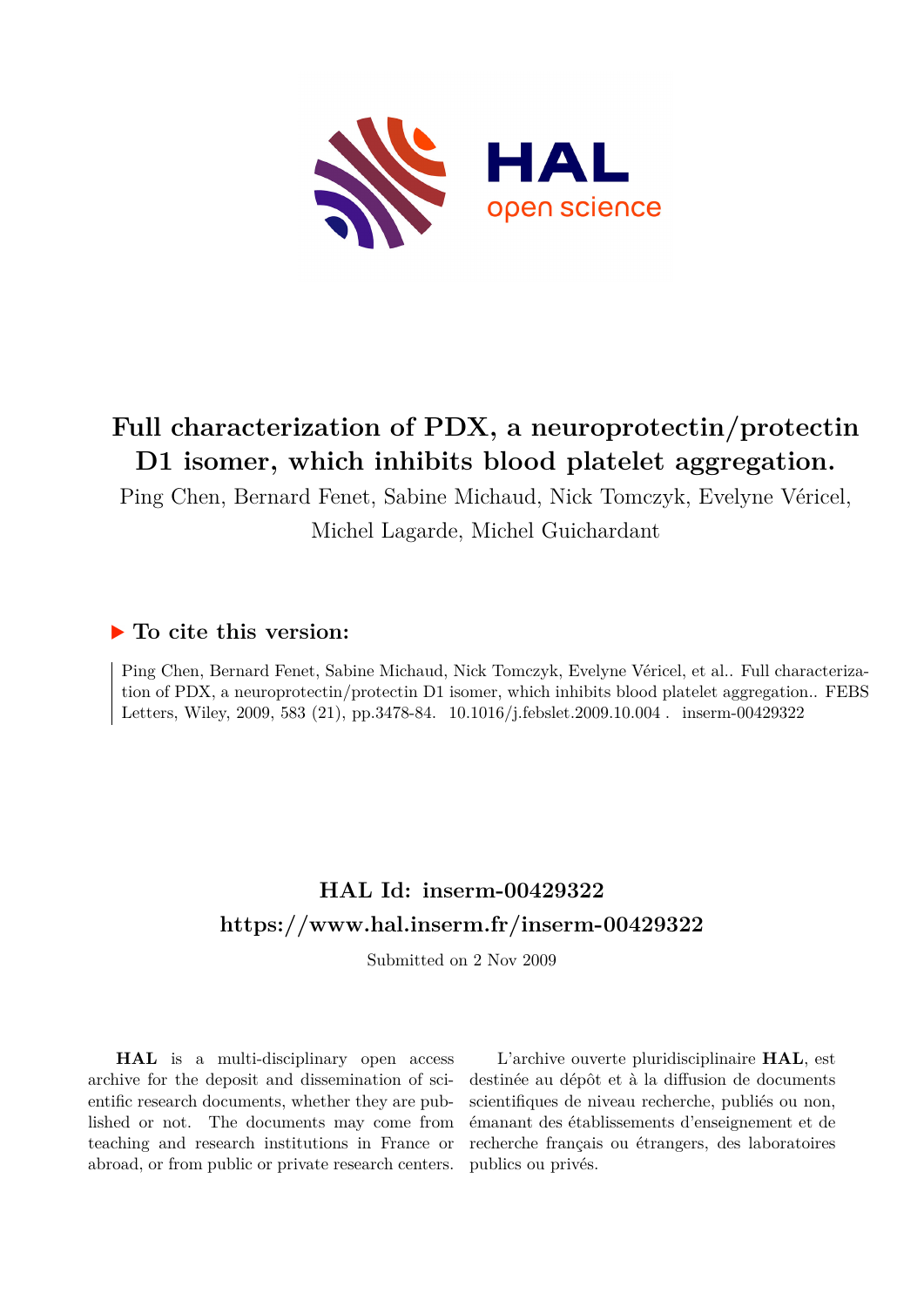## **Full characterization of PDX, a neuroprotectin/protectin D1 isomer, which inhibits blood platelet aggregation.**

Chen P.<sup>a</sup>, Fenet B.<sup>b</sup>, Michaud S<sup>a</sup>., Tomczyk N.<sup>c</sup>, Véricel E.<sup>a</sup>, Lagarde, M<sup>a</sup>. and **Guichardant Ma\*.** 

a Université de Lyon; Inserm UMR 870; Insa-Lyon, RMND/IMBL; Inra 1235; 69621 Villeurbanne, France.

<sup>b</sup> CCRMN-UCB-Lyon 1-ESCPE

c Waters Corporation – Atlas Park, Simonsway, Manchester, M22 5PP, UK.

\* Corresponding author. Tel.:+ 33 4 72 43 82 15; Fax:+ 33 4 72 43 85 24 E-mail address: michel.guichardant@insa-lyon.fr

Key-words: Docosahexaenoic acid 15-lipoxygenase 10,17-dihydroxy-docosahexaenoic acid Double lipoxygenation Ion mobility separation

**Abbreviations:** BSTFA, *N*,*O*-Bis(trimethylsilyl)-trifluroroacetamide; HFBI, heptafluorobutyryl imidazole; DHA, docosahexaenoic acid; sLOX , soybean lipoxygenase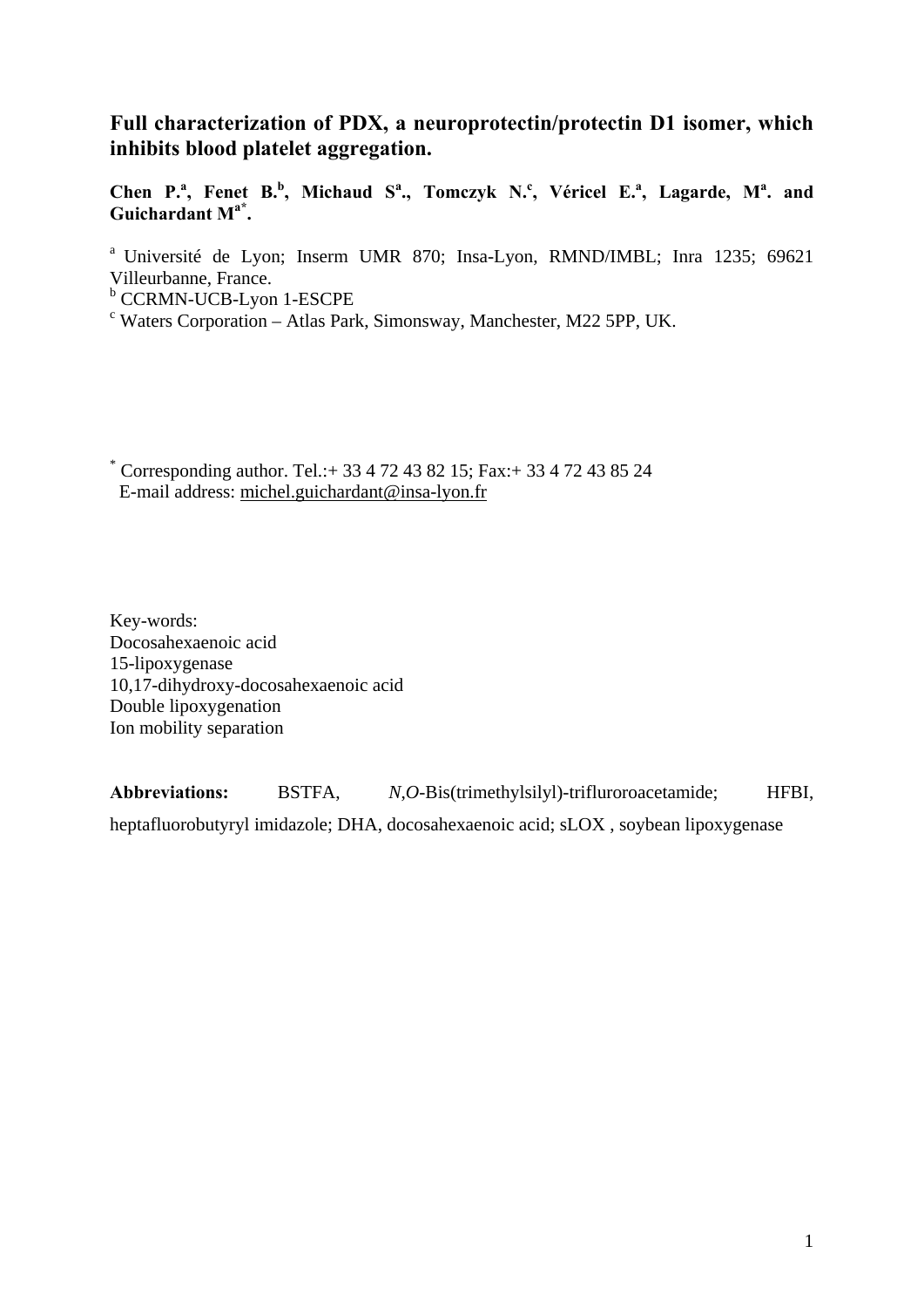#### **ABSTRACT**

**Our study aimed to establish the complete structure of the main dihydroxy conjugated triene issued from the lipoxygenation (soybean enzyme) of docosahexaenoic acid (DHA), named PDX, an isomer of protectin/neuroprotectin D1 (PD1/NPD1) described by Bazan & Serhan. NMR approaches and other chemical characterization (e.g. GC-MS, HPLC and LC-MS/MS) indicated that PDX is 10(S),17(S)-dihydroxy**docosahexa-4*Z*,7*Z*,11*E*,13*Z*,15*E*,19*Z*-enoic acid. The use of  $^{18}O_2$  and mass spectrometry **showed that PDX is a double lipoxygenation product. Its structure differs from PD1, with** *E,Z,E* **geometry (PDX) instead of** *E,E,Z* **(PD1) and S configuration at carbon 10 instead of R. PDX inhibits human blood platelet aggregation at sub-micromolar concentrations.**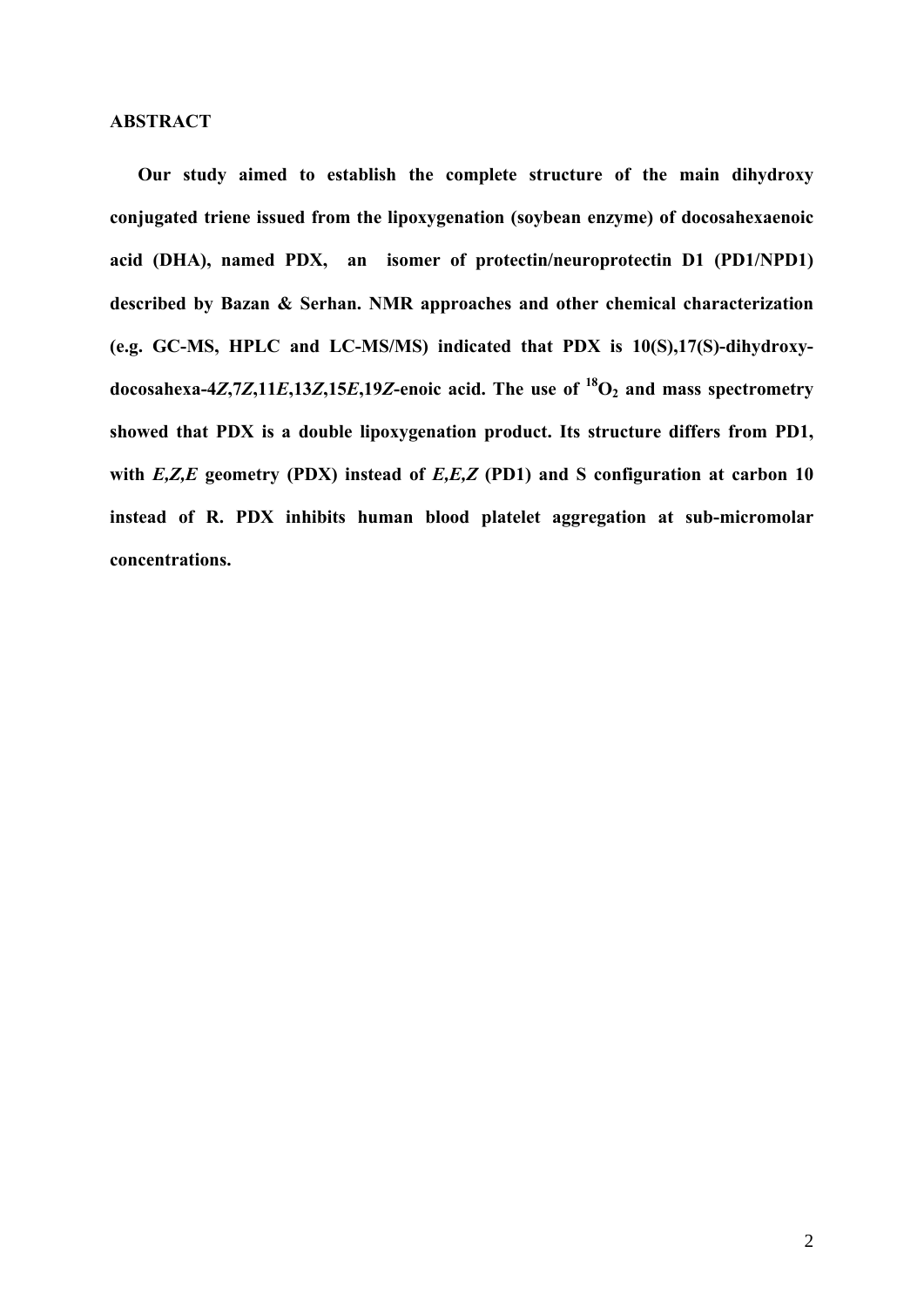#### **1. Introduction**

Docosahexaenoic acid (DHA) oxygenated metabolism has been investigated and increasing interest arose recently for dihydroxy-docosahexaenoic acid (DHA) derivatives, especially neuroprotectin D1 (NPD1) described in brain tissues by Bazan et al. [1,2]. Its structure has been established by Serhan et al. as 10(R),17(S)-dihydroxy-docosahexa-4*Z*,7*Z*,11*E*,13*E*,15*Z*,19*Z*-enoic acid [3-5] in T helper type 2-skewed peripheral blood mononuclear cells as a 15/n-6 lipoxygenase-dependent product, and termed protectin D1 (PD1).

In mammalian cells NPD1/PD1 results from the 15-lipoxygenation of docosahexaenoic acid (DHA) *via* an epoxidation mechanism [1] as already reported for leukotriene B4 formation [6]. Resolvin D1 and PD1, as well as mono-hydroxy-DHA products, were found to be produced by human whole blood and neutrophils [7], trout head-kidney [8], and strokeinjuried murine brain tissues [9]. In contrast, the PD1 isomer, 10,17(S)-dihydroxydocosahexa-4*Z*,7*Z*,11*E*,13*Z*,15*E*,19*Z*-enoic acid, reported by Butovich [10-11] could result from a double lipoxygenation mechanism, although this was not evidenced. Furthermore, the latter report did not state the configuration of carbon 10 and did not claim any biological function. The goal of the present study was to characterize the configuration of carbon 10 and geometry of the conjugated triene in PD1 isomer, called PDX, issued from either the n-6 lipoxygenation of either DHA, or 10(±)-hydroxy-docosahexa-4*Z*,7*Z*,11*E*,13*Z*,16*Z*,19*Z*-enoic acid, or 17(S)-hydroxy-docosahexa-4*Z*,7*Z*,10*Z*,13*Z*,15*E*,19*Z*-enoic acid. Characterization used homodecoupling NMR techniques and UPLC-MS/MS with the Waters SYNAPT HDMS system and the integrated ion mobility separation. Stereochemistry of carbon 10 was assessed by HPLC and GC-MS approaches, and the mechanism of lipoxygenation was determined by using  $^{18}O_2$ . It is concluded that PDX is  $10(S)$ , 17(S)-dihydroxy-docosahexa-4*Z*,7*Z*,11*E*,13*Z*,15*E*,19*Z*-enoic acid produced by double lipoxygenation of DHA.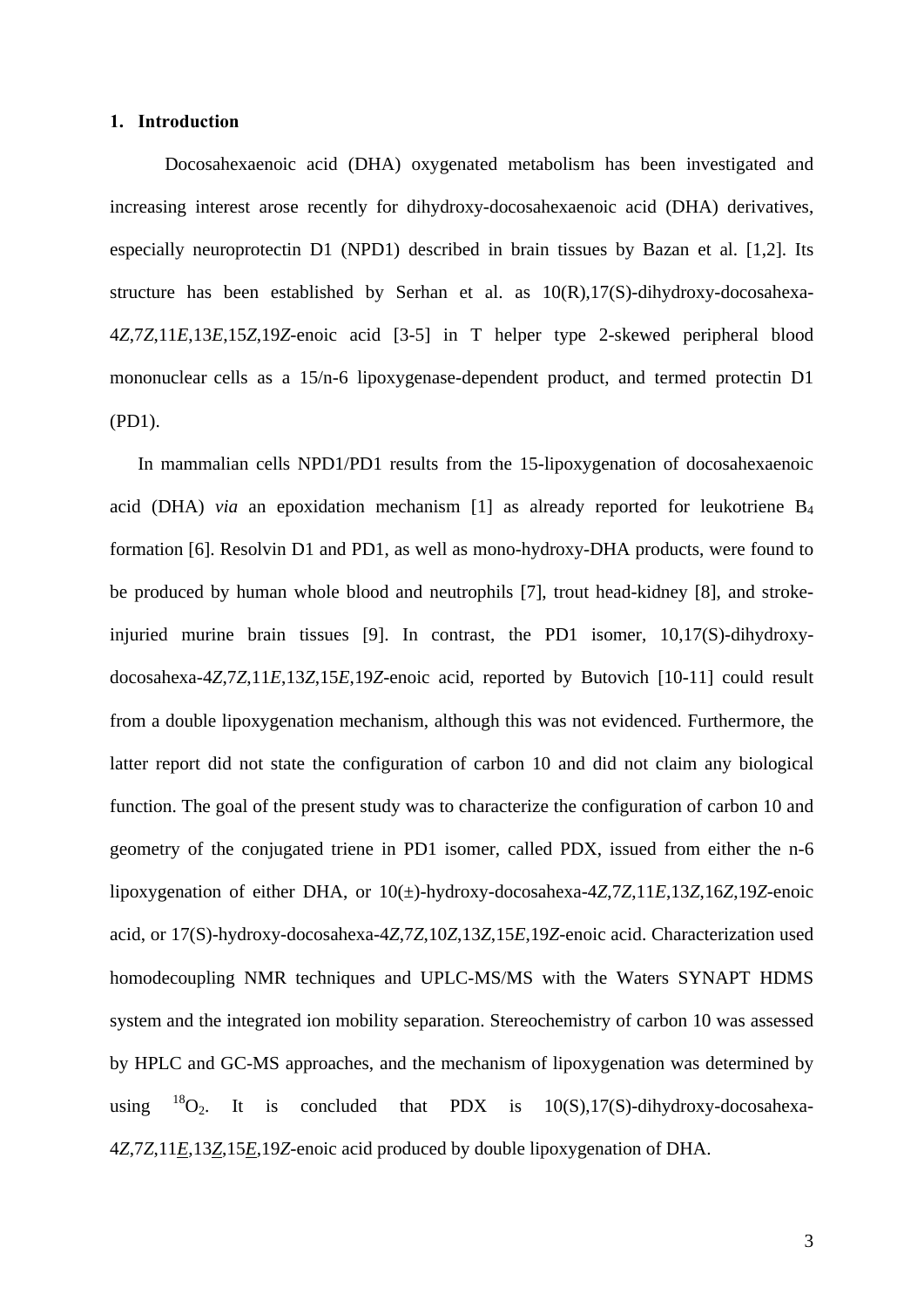Preliminary data regarding the inhibitory effect of PDX on platelet aggregation are also given.

#### **2. Materials and methods**

#### *2.1. Reagents*

Docosahexaenoic acid (DHA, C22:6), leukotriene B4, soybean lipoxygenase (sLOX, EC 1.13.11.12, Type 1-B, 131,000 units/mg solid) were purchased from Sigma-Aldrich,  $10(\pm)$ hydroxy-docosahexa-4*Z*,7*Z*,11*E*,13*Z*,16*Z*,19*Z*-enoic acid (10(±)-HDoHE), and 8(R)- and 8(S)-HETEs were from Cayman Chemical Co. For the materials used in GC-MS analyses, platinum oxide (PtO<sub>2</sub>) and *N*,*O*-Bis(trimethylsilyl)-trifluroroacetamide (BSTFA) were products of Sigma-Aldrich, heptafluorobutyryl imidazole (HFBI) was from Interchim. Pestipur organic solvents were from Carlo-Erba. All chemicals used were reagent grade or with the highest quality available.

#### *2.2. Chiral HPLC separation of 10(±)-HDoHE*

Stereoisomers from methylesters of  $10(\pm)$ -HDoHE were isolated by isocratic chiral HPLC on a  $4.6 \times 250$  mm Chiralcel OD-H column hold at  $25^{\circ}$ C. The mobile phase was n-hexane/2propanol (100:2, v/v) pumped at a flow rate of 1 mL/min. 10(R)-HDoHE and 10(S)-HDoHE were detected at 235 nm and collected. Methylesters of 8(R)- and 8(S)-HETEs were used as corresponding homologs of 10(R)- and 10(S)-HDoHE, respectively.

*2.3. Biosynthesis of 17(S)-hydroxy (HDoHE) and 10,17-dihydroxy (diHDoHE) DHA derivatives, as well as 8,15-diHETEs from 8(R)- and 8(S)-HETE* 

Reactions were catalyzed by soybean lipoxygenase (sLOX type 1-B) in sodium-borate buffer under normal or  ${}^{18}O_2$  atmosphere (PDX production from DHA). DHA was treated by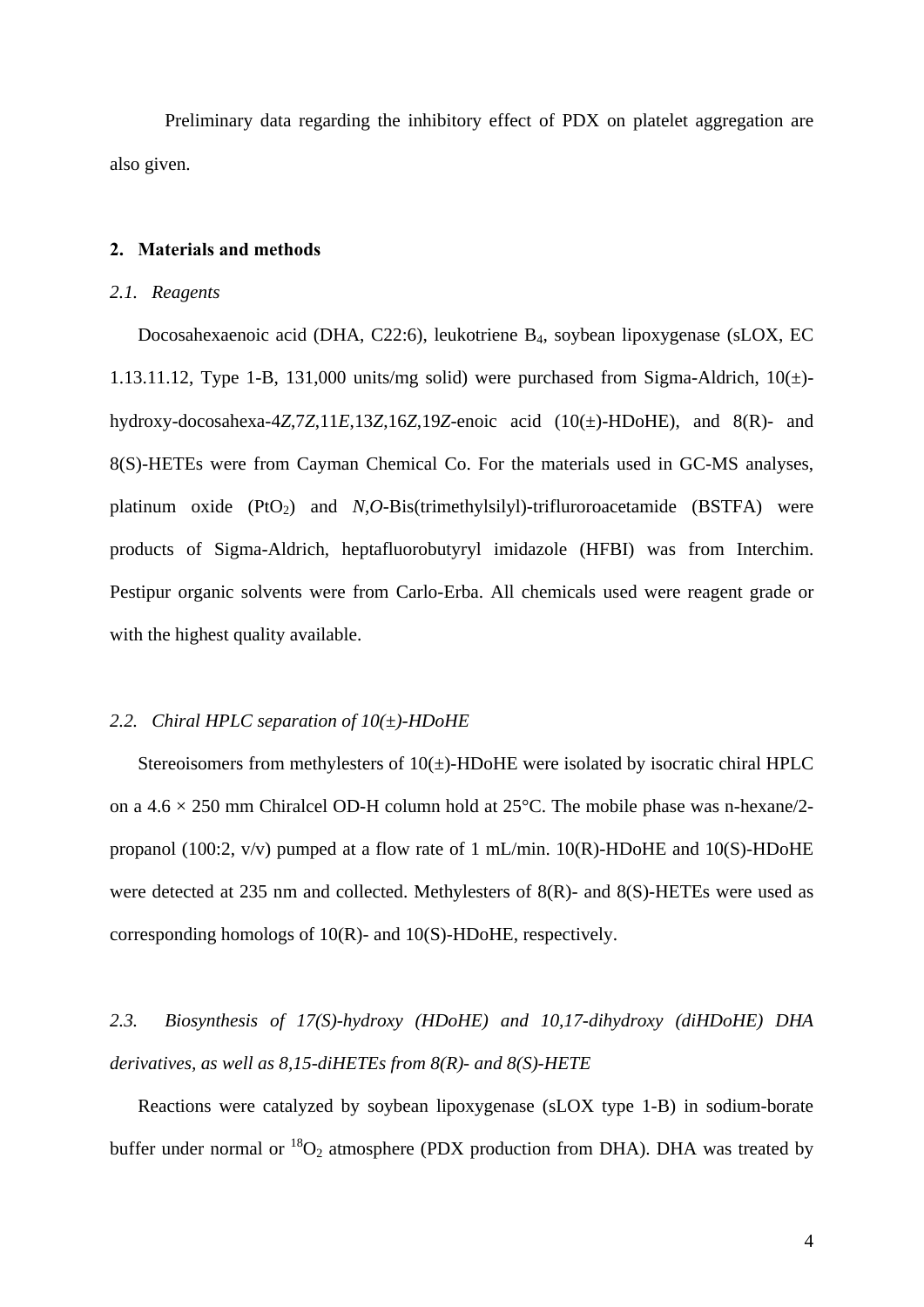sLOX, hydroperoxides were reduced by NaBH4, the incubate was acidified to pH 3, and diand mono-hydroxylated fatty acids were extracted using a  $C_{18}$  solid-phase cartridge with 10 mL of ethanol. They were further dried under a stream of nitrogen.

Similarly, 2  $\mu$ M of either 17(S)-HDoHE (produced from DHA) or 10(R)-HDoHE, or 10(S)-HDoHE isolated by chiral HPLC as described above, were treated by sLOX to generate 10,17-diHDoHE. 8,15-diHETEs were obtained by the same way from commercial sources of  $8(R)$ - or  $8(S)$ -HETE.

#### *2.4. Purification of monohydroxylated and dihydroxylated fatty acids*

Mono- and dihydroxylated fatty acids were analyzed by reverse phase high performance liquid chromatography (RP-HPLC) on a Waters XBridge C18 column (4.6 x 250 mm, 3.5 µm) using a linear solvent gradient (1 mL/min): A was a mixture of acetonitrile/water acidified to pH 3 (10:90, v/v), and B was acetonitrile. Conjugated diene monohydroxylated and conjugated triene dihydroxylated fatty acids were detected using a diode array detector at 235 nm and 270 nm, respectively, and collected separately.

#### *2.5. GC-MS analysis of diHDoHE*

DiHDoHE isolated by HPLC were hydrogenated using platinum oxide, and derivatized into methyl esters and trimethylsilyl ethers. Samples were then analyzed by GC-MS using electron impact mode (EI) to localize the hydroxyl groups in the fatty chain.

#### *2.6. Nuclear magnetic resonance (NMR) of PDX*

NMR spectra were acquired on a BRUKER drx500 spectrometer equipped with a 5 mm TXI probe. Experiments were driven at 25°C on 2 mg of samples dissolved in 450 µL of  $CD<sub>3</sub>OD.$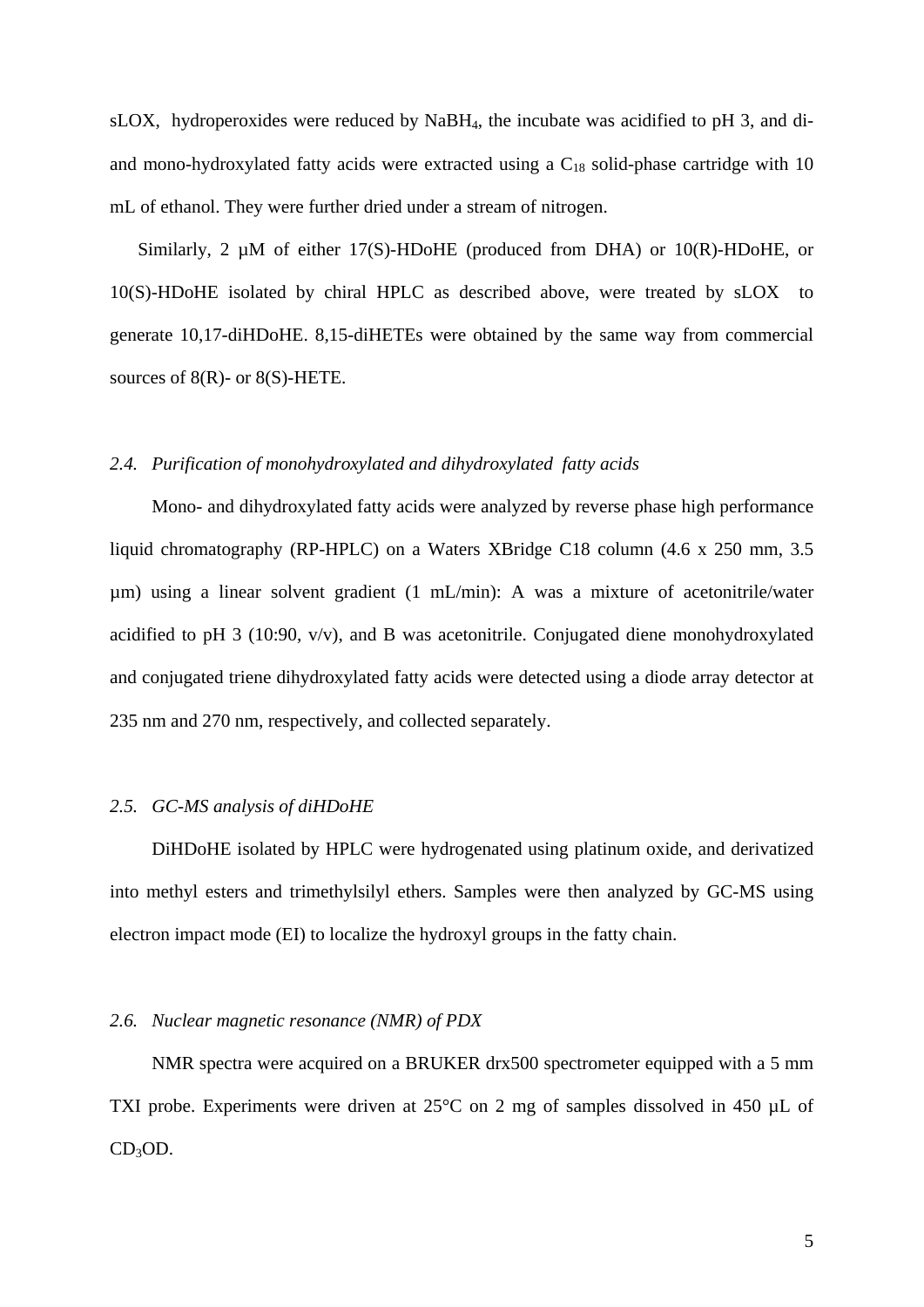#### *2.7. UPLC-MS of 10,17-diHDoHE and ion mobility*

Dihydroxylated-DHA isomers were analyzed on the Waters<sup>®</sup> SYNAPT™ HDMS<sup>™</sup> system in MS mode coupled directly to the Acquity<sup>®</sup> UPLC<sup>®</sup> with a BEH<sup>TM</sup> -C<sub>18</sub> 1.7 µm, 1.0 mm x 100 mm column. The separation was performed at 40°C at a flow rate of 0.25 mL/min using a mobile phase system which consisted of acetonitrile/water (containing 0.1% of formic acid) that was run as a linear gradient to reach 100% acetonitrile (containing 0.1% of formic acid) after 6 min. MS data were acquired from 50 to 1000 m/z at 10 spectra/sec rate.

The ion mobility of PDX and Isomer 1 (obtained from the lipoxygenation of 10(S)- HDoHE) were measured on the SYNAPT HDMS system in HDMS mode. All samples were infused at a flow rate of 10  $\mu$ L/min and ionized using electrospray ionization-mass spectrometry (ESI). ESI-MS/MS was performed on the M+Na adduct and mobility separations were performed with nitrogen admitted to ion mobility cell at a pressure of 0.5 mbar. Data extraction and analysis were performed with MassLynx™ and Driftscope™ software.

#### 3. **Results and Discussion**

#### *3.1. Metabolites of DHA obtained after soybean 15-lipoxygenase (sLOX)treatment*

DHA was a good substrate for sLOX and led to a main compound eluted at 51.6 min (Fig. 1A). This compound was identified as 17(S)-HDoHE since it had the same retention time as commercially available 17(R)-HDoHE on reverse phase HPLC, but separated from it by chiral HPLC, both compounds having the same UV spectrum with  $\lambda_{\text{max}} = 235$  nm. In addition, a main product called PDX, eluted at 35.4 min, and was detected at 270 nm (Fig. 1B), as well as five minor compounds, all with a conjugated triene structure according to their UV spectra (see below). The minor conjugated trienes had shorter retention times compared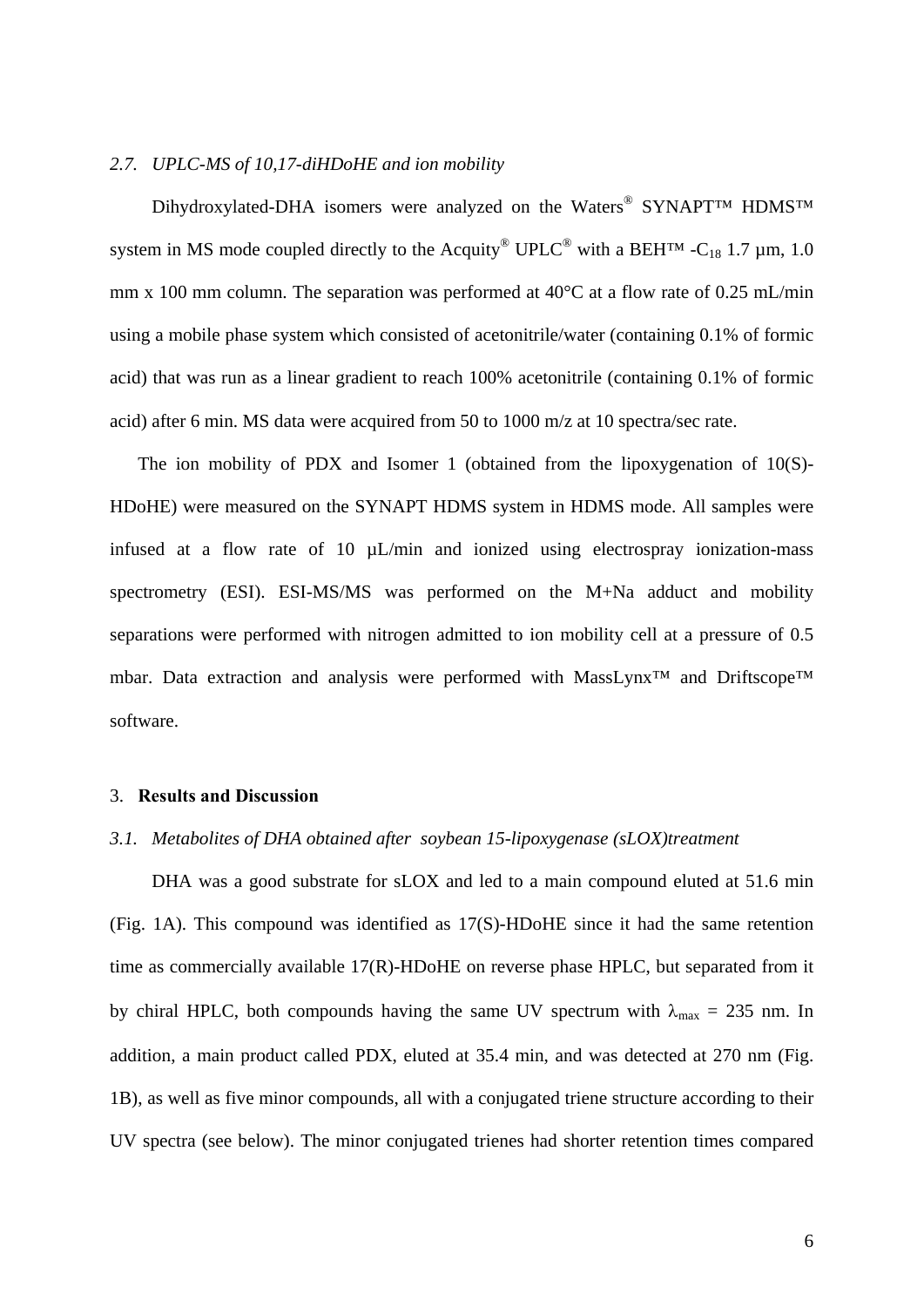to PDX, but their amounts were much too low (the whole five compounds represented less than 5% of the amount of PDX) to allow their characterization.

The UV spectrum of PDX (Fig. 1b inset) showed a maximum absorption at  $\lambda = 270$  nm with two smooth shoulder peaks at  $\lambda = 260$  nm and  $\lambda = 280$  nm indicating the presence of a conjugated triene. Moreover, the left shoulder peak was higher than the right shoulder one suggesting that the triene geometry could likely be *E*,*Z*,*E*, as observed with 8(S),15(S)-di-HETE and  $5(S)$ ,12(S)-diHETE which have the same triene geometry (results not shown). UV spectra of these compounds differ from compounds with a *Z*,*E*,*E* configuration such as leukotriene  $B_4$  (LTB<sub>4</sub>) and 12-epi-LTB<sub>4</sub>, for which both right and left sharp shoulder peaks have nearly the same height (results not shown). In our conditions, the yield conversion rate of DHA by sLOX was estimated at 10% for the monohydroxy derivative and 3% for the dihydroxy one (PDX).

#### 3.2. *Localization by GC-MS of hydroxy groups on the chain*

For this purpose, PDX was derivatized as described in "Materials & Methods".

GC-MS spectrum of the hydrogenated PDX derivative showed characteritic ions at m/z: 515 (M-15, loss of CH<sub>3</sub>), 459 (M-71 loss of CH<sub>2</sub><sup>+</sup>-(CH<sub>2</sub>)<sub>3</sub>-CH<sub>3</sub>), 369 (M-(71+90)), 359 (M-171, loss of  $CH_2$ -(CH<sub>2</sub>)<sub>7</sub>-COOCH<sub>3</sub>), 273 (base peak, Me<sub>3</sub>SiO<sup>+</sup>-CH<sub>2</sub>-(CH<sub>2</sub>)<sub>7</sub>-COOCH<sub>3</sub>), 173  $(Me<sub>3</sub>SiO<sup>+</sup>-CH<sub>2</sub>(CH<sub>2</sub>)<sub>4</sub>-CH<sub>3</sub>)$  and 73 (SiMe<sub>3</sub>) (Fig. 2A). PDX synthesized under <sup>18</sup>O<sub>2</sub> atmosphere revealed a shift of the fragments ion mass of 2 or 4 (Fig. 2B), indicating the insertion of 18O at both carbons 10 and 17 (m/z at 519 and 463 instead of 515 and 459, and 371, 275, 175 and 131 instead of 369, 273, 173 and 129).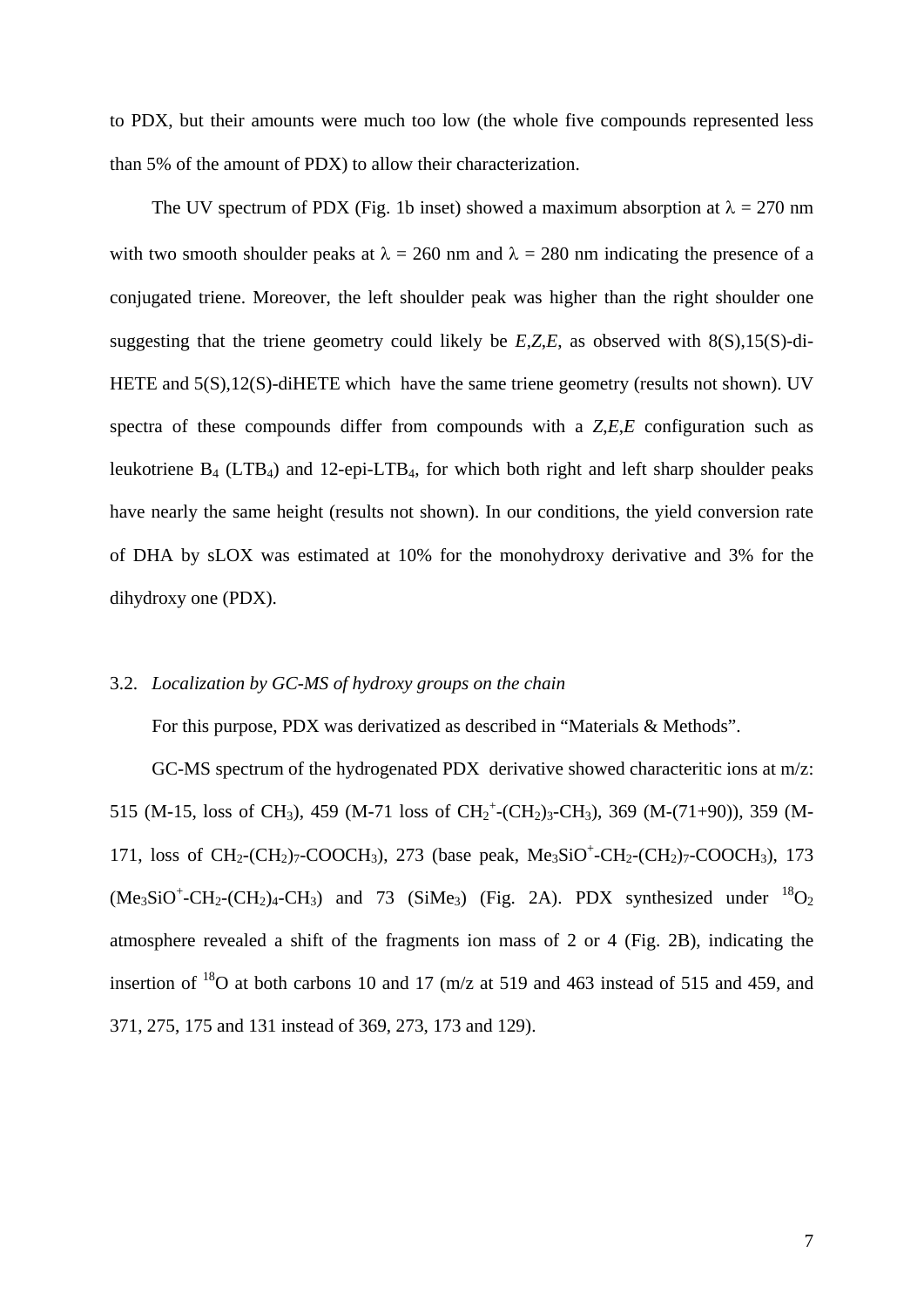#### 3.3. *Determination of carbon 10 stereochemistry*

If the stereochemistry of carbon 17 is S according to the well known properties of sLOX [12], that of carbon 10 remained to be determined. For this purpose, 17(S)-HDoHE prepared from DHA treated by sLOX, and 10(S)- and 10(R)-HDoHE separated by chiral chromatography from  $10(\pm)$ -HDoHE, were incubated separately with sLOX followed by hydroperoxide reduction. Two diastereo-isomers were eluted by HPLC (Fig. 3B) at 36.7 and 37.1 min. The first peak was attributed to 10(S),17(S)-diHDoHE and the second to  $10(S), 17(R)$ -diHDoHE, according to the separation (Fig. 3A) of 8(S),15(S)- and 8(R),15(S)diHETEs synthesized from 8(S)-HETE and 8(R)-HETE, respectively [13]. Moreover, the former diHETE also co-eluted with commercial 8(S),15(S)-diHETE. In addition, the lipoxygenation of 17(S)-HDoHE led to a dihydroxy derivative that co-eluted with 10(S),17(S)-diHDoHE (not shown).

Finally, PDX synthesized from DHA, co-eluted with  $10(S)$ , 17(S)-diHDoHE issued from 10(S)-HDoHE (Fig. 3C) whereas 10(R),17(S)-diHDoHE from 10(R)-HDoHE was eluted 0.5 min later, as shown in Fig. 3B, which indicates that PDX has the S stereochemistry at carbon 10, and the same *E*,*Z*,*E* geometry of the conjugated triene, as already described for AA dioxygenation [14].

The complete structure was also confirmed by using a new UPLC-MS/MS system including an ion mobility interface which is able to discriminate between different isotopologues which differ in their structure. For this purpose, 10(S),17(S)-diHDoHE and PDX were analyzed by UPLC using electrospray ionization as described in "Materials & Methods". The mass spectrum of PDX (Fig. 4A) was superimposable to that of 10(S),17(S) diHDoHE, with the same main ion at m/z 383 corresponding to the sodium adduct. In addition, the HDMS infusion data of PDX and 10(S),17(S)-diHDoHE, where the M+Na was isolated in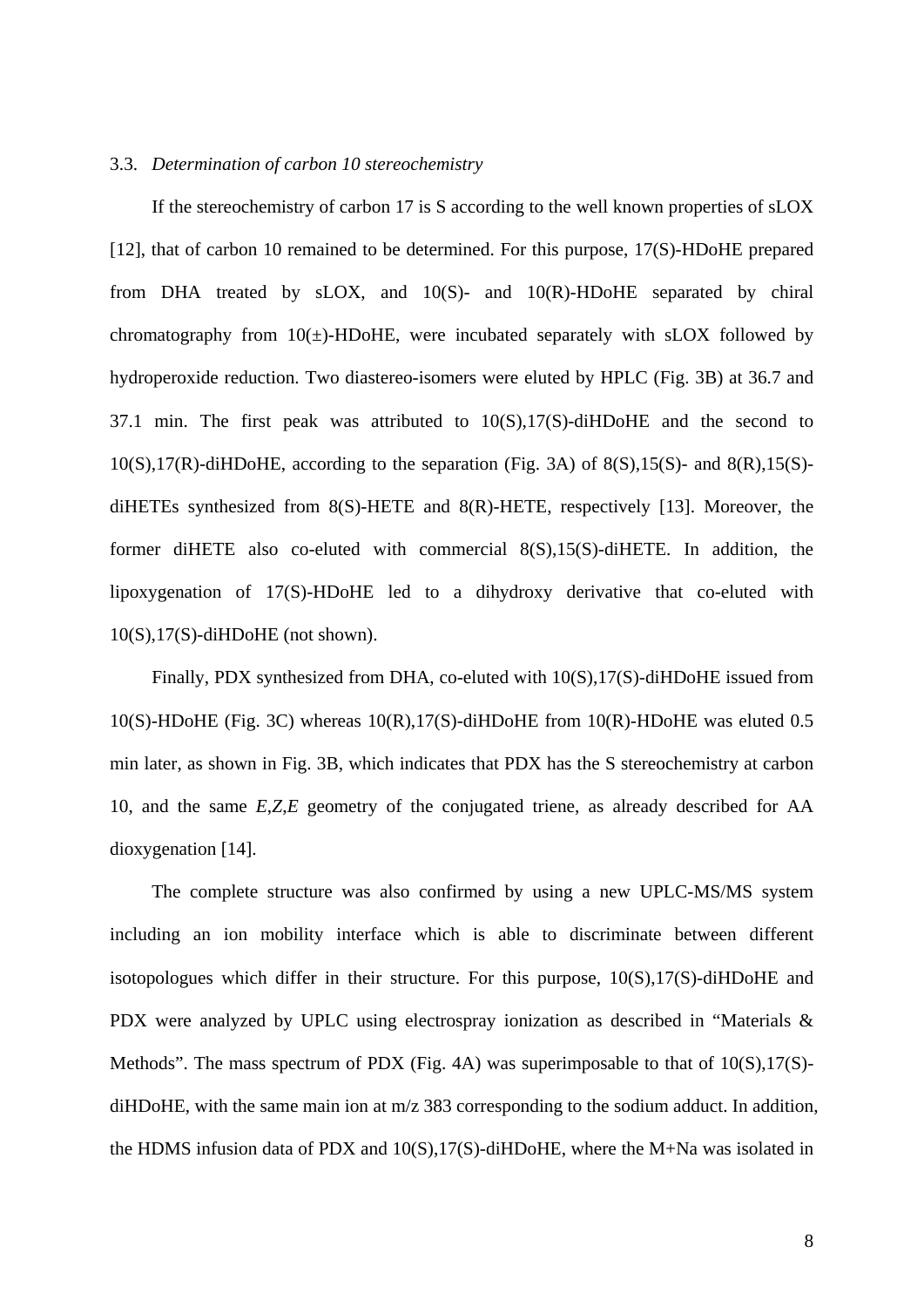the quadrupole, showed that they have identical drift time which indicates they have the same collisional cross sectional areas. This is shown by the mobilograms of PDX and 10(S),17(S) diHDoHE (Fig. 4B) which are fully superimposable except for a small contaminant detected in 10(S),17(S)-diHDoHE. This is again in agreement with PDX being 10(S),17(S)-dihydroxydocosahexa-4*Z*,7*Z*,11*E*,13*Z*,15*E*,19*Z*-enoic acid.

Overall, these results are in favour of a double lipoxygenation with a S,S configuration as expected according to similar mechanism which has already been reported for some diHETEs from arachidonic acid. This is valid for 5(S),12(S)-dihydroxy-eicosatetraenoic acid (5(S),12(S)-diHETE), which results from the oxygenation of 12(S)-hydroxy-eicosatetraenoic acid (12(S)-HETE) by 5-lipoxygenase, or  $5(S)$ -HETE by 12-lipoxygenase [15-17], and for 5(S),15(S)-diHETE through 5- and 15-lipoxygenases [18]. This hypothesis was validated by using  $^{18}O_2$  since both hydroxyl groups at carbon 10 and 17 were labelled. According to these results, which complete and fit with previous data from Butovich, we can definitely conclude that 15-soybean lipoxygenase produces PDX *via* a double lipoxygenation of DHA. PDX differs from the initially described 10,17(S)-docosatriene by Hong et al. (7), further named PD1.

#### *3.4. Determination by different NMR techniques of the PDX conjugated triene geometry*

Taking into account that the stereochemistry of carbon 10 has not yet been assigned, it was important to verify the geometry of double bounds, provided that PD1 has an R configuration at carbon 10, with a *E,E,Z* triene as reported by Serhan et al. [3]. Sequential attribution of protons and carbon atoms *via* a high resolution HSQC-TOCSY experiment (starting from each edge of the molecule), and high resolution 2D matrix (Fig. 5) allow a good sequential identification of spin systems. 11-12-13 and 14-15-16 spin systems at the center of the molecule were quite indistinguishable (same proton and same carbon chemical shifts),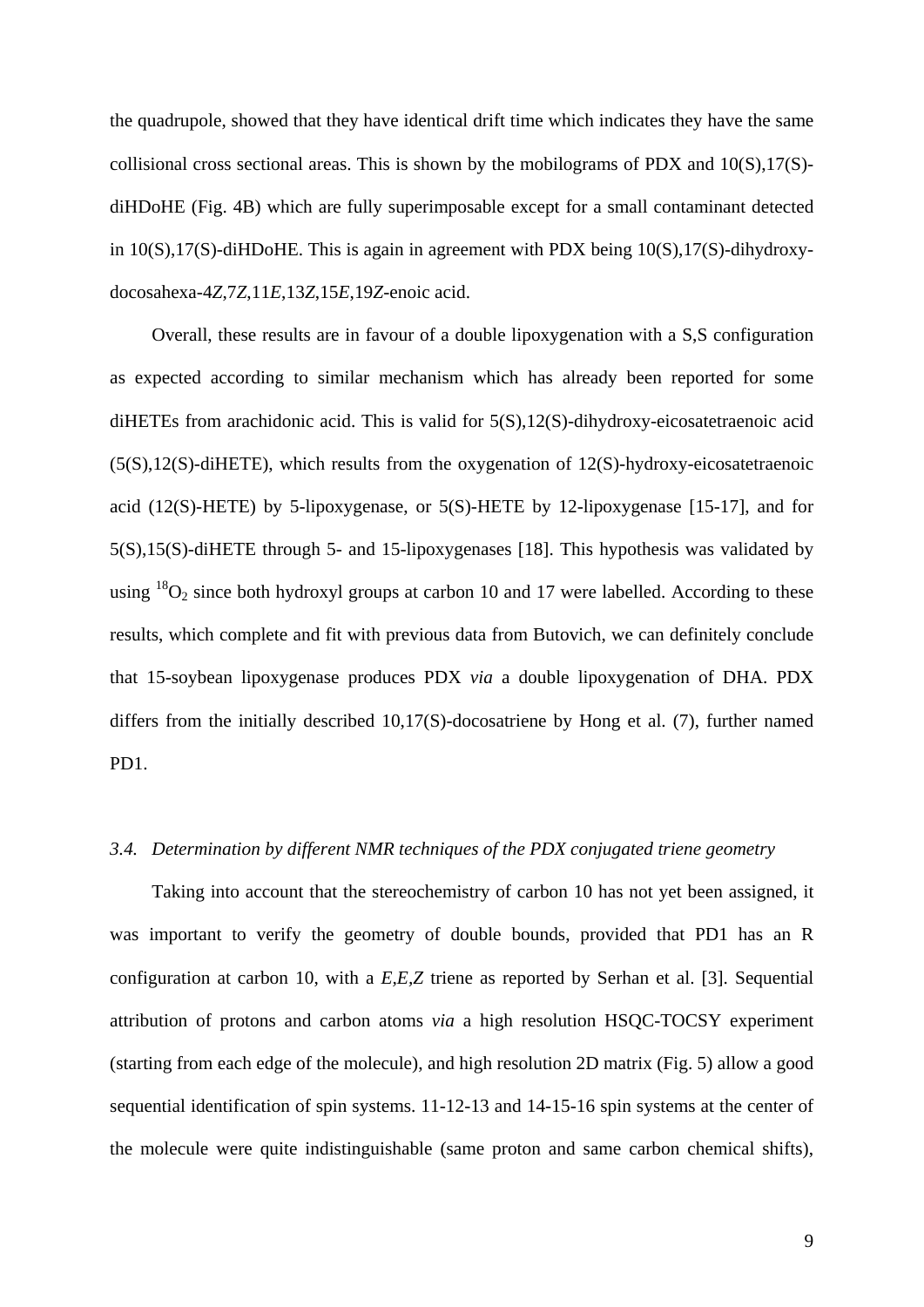which in fact confirms the symmetrical structure of the triene segment. We used a modified HSQC-TOCSY experiment (IPAP hsqc-gpsp) [19] to increase resolution for AB spin systems, and a 30 ms mixing time to get more information from those very near cross peaks. At this stage, the attribution of all protons and carbons confirms the results of previous works of Butovich [10]. However, collected NMR data presented in Table 1 showed that the acidic carbon is missing in the  ${}^{13}C$  spectrum, and remains not determined.

In a second step, we measured proton J coupling constants in the conjugated triene. The easiest part was  $J_{11,12}$  and  $J_{15,16}$ , because of the AX character of spin system. A simple 1D proton spectrum with multisite homodecoupling [20] of H13-H14 and H10-H17 led to  $J_{11,12}$  $=J_{15,16}=15Hz$  (Fig. 6A) demonstrating the E character of these two double bonds. At the end, the measurement of J<sub>13,14</sub> was more difficult to get because of second order effects between  $H_{13}$  and  $H_{14}$ , and superimposition of carbon signals. However, we succeeded to get a good measurement by the SAPHIR method [21] (Fig. 6B). The heart of the method was based on the asymmetry introduced in the AB system by the diluted carbon 13 isotope. Considering a 2D HSQC experiment acquired without <sup>13</sup>C decoupling, the response of the couple  $H_{13}$ -<sup>13</sup>C<sub>13</sub> was split in a doublet with  $J_{CH} = 158$ Hz, whereas the  $H_{14}$ -<sup>12</sup>C<sub>14</sub> neighbor was at the center of this doublet, cancelling second order effects. In addition, the homodecoupling of all other coupled protons during acquisition led to simple couple of proton doublets separated by  $J_{\text{CH}}$ . The measurement of  $J_{H13-H14}=11Hz$  gave the evidence that this double bond was in a Z geometry.

As a confirmation, in a last step, we simulated (Fig. 6C) the spectrum of the central part of the molecule with the BRUKER DAISY spin simulator. 10 spins were taken into account, and the result was very close to the acquired spectrum, confirming the determination. This NMR study confirms that the geometry of the conjugated triene in PDX is 11*E*,13*Z*,15*E*.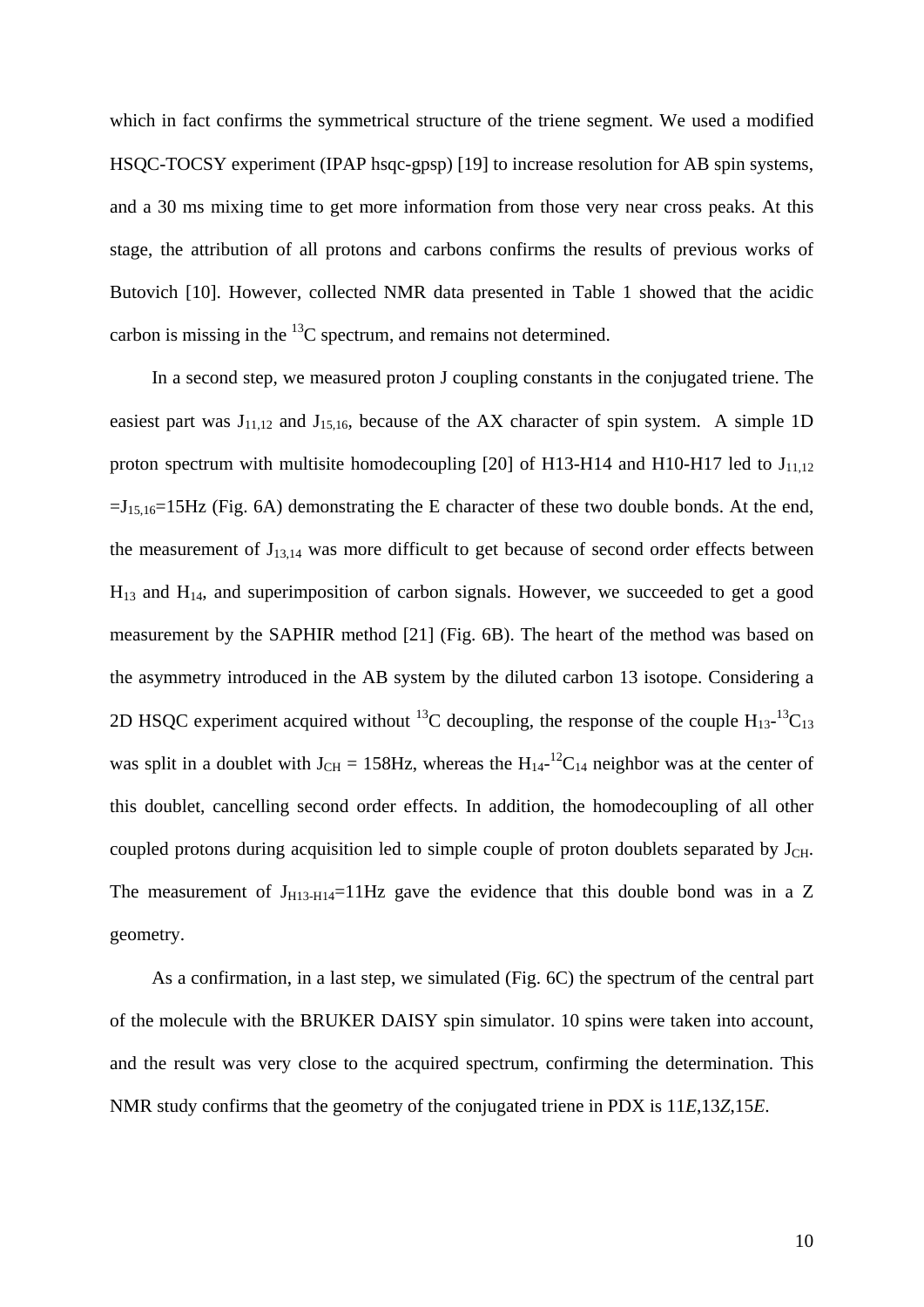#### *3.5. Inhibition of platelet aggregation by PDX*

PDX incubated with platelet suspension at different concentrations ranged from 0.3  $\mu$ M to 10 µM inhibited collagen-induced platelet aggregation in a dose-dependent manner (Fig. 7). 25% and 75% inhibition were observed at 0.3 µM and 1 µM of PDX, respectively.

#### 4. **Conclusions**

We conclude from the present data that the main dihydroxylated compound issued from the 15-lipoxygenation of DHA by the soybean enzyme is PDX. Its structure, 10(S),17(S) dihydroxy-docosahexa-4*Z*,7*Z*,11*E*,13*Z*,15*E*,19*Z*-enoic acid, differs from PD1 described as 10(R),17(S)-dihydroxy-docosahexa-4*Z*,7*Z*,11*E*,13*E*,15*Z*,19*Z*-enoic acid [3]. Moreover, PDX exhibits interesting inhibition of human blood platelet aggregation.

#### **Acknowledgments**

This study was supported by INSERM and the French Ministry of Education and Research. Ping Chen was a recipient of a PhD Student grant from China.

#### **References**

- [1] Mukherjee, P.K., Marcheselli, V.L., Serhan, C.N. and Bazan, N.G. (2004) Neuroprotectin D1: a docosahexaenoic acid-derived docosatriene protects human retinal pigment epithelial cells from oxidative stress. Proc. Natl. Acad. Sci. U S A. 101, 8491- 8496.
- [2] Bazan, N.G. (2005) Neuroprotectin D1 (NPD1): a DHA-derived mediator that protects brain and retina against cell injury-induced oxidative stress. Brain Pathol. 15, 159-166.
- [3] Serhan, C.N., Gotlinger, K.H., Hong, S., Lu, Y., Siegelman, J., Baer, T., Yang, R., Colgan, S.P. and Petasis, N.A. (2006) Anti-inflammatory actions of neuroprotectin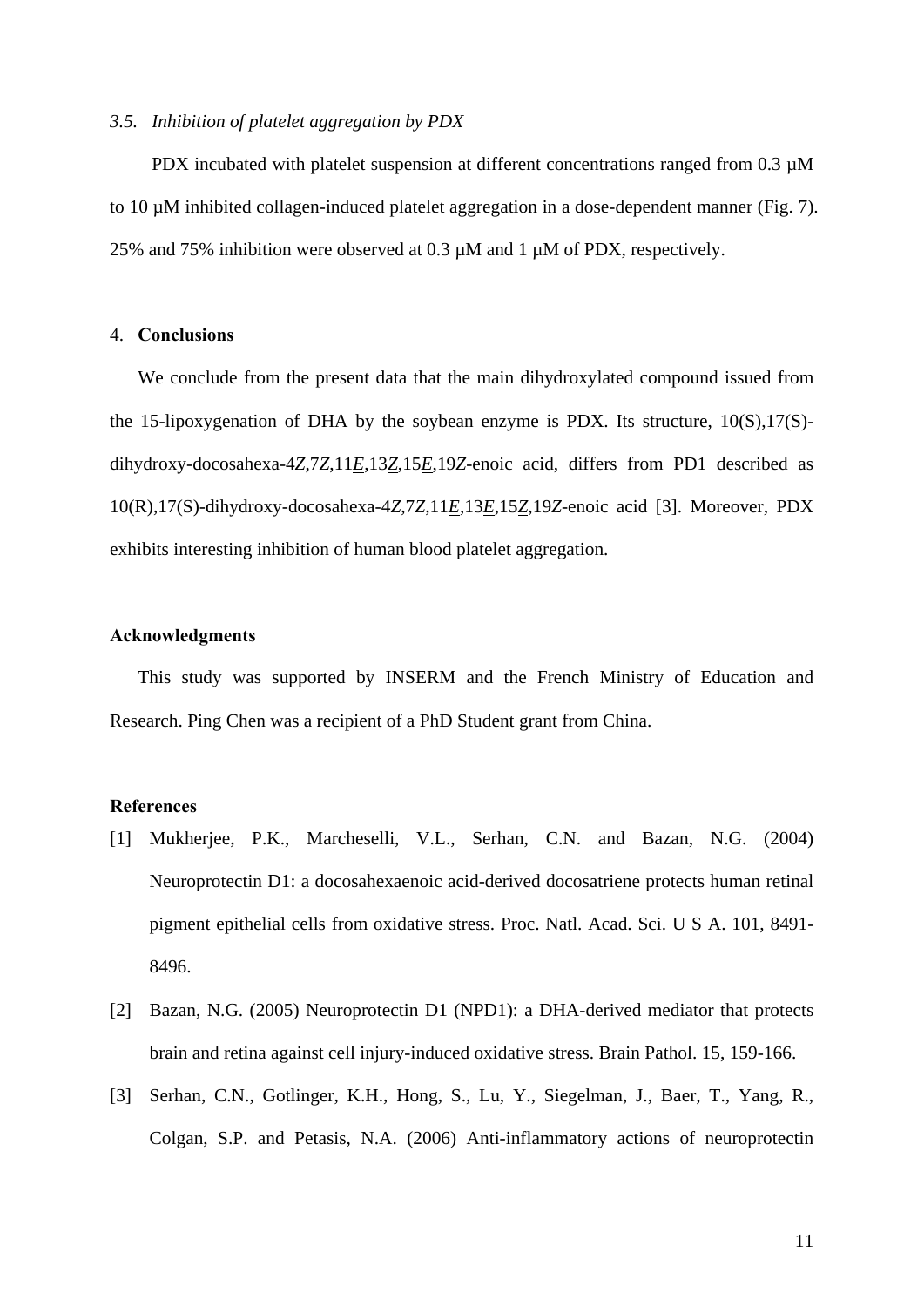D1/protectin D1 and its natural stereoisomers: assignments of dihydroxy-containing docosatrienes. J. Immunol. 176, 1848-1859. Erratum in: J. Immunol. 176, 3843.

- [4] Ariel, A., Li, P-L., Wang, W., Tang, W-X., Fredman, G., Hong, S., Gotlinger, K.H. and Serhan, C.N. (2005) The docosatriene Protectin D1 is produced by  $TH_2$  skewing and promotes human T cell apoptosis via lipid raft clustering. J. Biol. Chem. 280, 43079- 43086.
- [5] Bazan, N.G., Marcheselli, V.L. and Cole-Edwards, K. (2005) Brain response to injury and neurodegeneration: endogenous neuroprotective signaling. Ann. N Y Acad Sci. 1053, 137-147.
- [6] Panossian, A., Hamberg, M. and Samuelsson, B. (1982) On the mechanism of biosynthesis of leukotrienes and related compounds. FEBS Lett. 150, 511-513.
- [7] Hong, S.K., Gronert, K., Devchand, P.R., Moussignac, R-L. and Serhan, C.N. (2003) Novel docosatrienes and 17S-Resolvins generated from docosahexaenoic acid in murine brain, human blood, and glial cells, J. Biol. Chem. 278, 14677-14687.
- [8] Hong, S.K., Tjonahen, E., Morgan, E. L., Lu, Y., Serhan, C.N. and Rowley, A.F. (2005) Rainbow trout (Oncorhynchus mykiss) brain cells biosynthesize novel docosahexaenoic acid-derived resolvins and protectins-Mediator lipidomic analysis, Prostaglandins other Lipid Mediat. 78, 107-116.
- [9] Marcheselli, L.V., Hong, S., Lukiw, W.J., Tian, X.H., Gronert, K., Musto, A., Hardy, M., Gimenez, J.M., Chiang, N., Serhan, C.N. and Bazan, N.G. (2003) Novel docosanoids inhibit brain ischemia reperfusion mediated leukocyte infiltration and proinflammatory gene expression, J. Biol. Chem. 278, 43807-43817.
- [10] Butovich, I.A. (2005) On the structure and synthesis of neuroprotectin D1, a novel antiinflammatory compound of the docosahexaenoic acid family, J. Lipid Res. 46, 2311- 2314.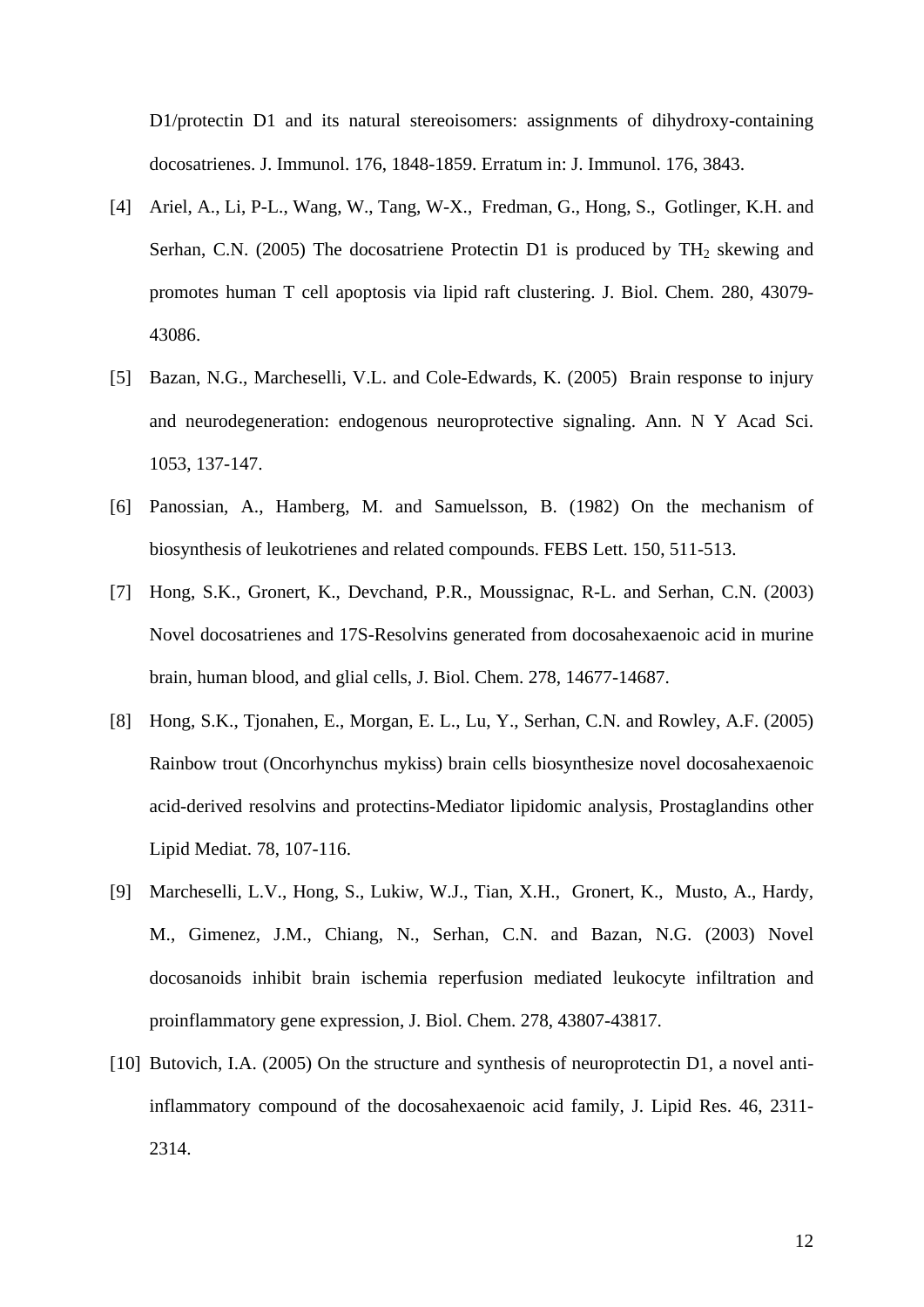- [11] Butovich, I.A. (2006) A one-step method of 10,17-dihydro(pero)xydocosahexa-4Z,7Z,11E,13Z,15E,19Z-enoic acid synthesis by soybean lipoxygenase, J. Lipid Res. 47, 854-863.
- [12] N.G. Bazan, Neurotrophins induce neuroprotective signaling in the retinal pigment epithelial cell by activating the synthesis of the anti-inflammatory and anti-apoptotic neuroprotectin D1, Adv Exp Med Biol. 613 (2008) 39-44.
- [13] Maas, R.L., Brash, A.R, Oates, J.A. (1981) A second pathway of leukotriene biosynthesis in porcine leukocytes, Proc. Nat. Acad. Sci. USA 78, 5523-5527.
- [14] Van Os, C.P., Rijke-Schilder, G.P., Van Halbeek, H., Verhagen, J. and Vliegenthart, J.F. (1981) Double dioxygenation of arachidonic acid by soybean lipoxygenase-1. Kinetics and regio-stereo specificities of the reaction steps, Biochim Biophys Acta. 663, 177-193.
- [15] Lindgren, J.A., Hansson, G. and Samuelsson, B. (1981) Formation of novel hydroxylated eicosatetraenoic acids in preparations of human polymorphonuclear leukocytes, FEBS Lett. 128, 329-335.
- [16] Marcus, A.J., Broekman, M.J., Safier, L.B., Ullman, H.L., Islam, N., Serhan, C.N., Rutherford, L.E., Korchak, H.M. and Weisssmann, G. (1982) Formation of leukotrienes and other hydroxyl acids during platelet-neutrophil interactions in vitro, Biochem. Biophys. Res. Commun. 109, 130-137.
- [17] Borgeat, P.B., Fructeau de Laclos, B., Picard, S., Drapeau, J., Vallerand, P. and Corey, E.J. (1982) Studies on the mechanism of formation of the 5S,12S-dihydroxy-6,8,10,14(E,Z,E,Z)-icosatetraenoic acid in leukocytes, Prostaglandins 23, 713-724.
- [18] Maas, R.L., Turk, J., Oates, J.A. and Brash, A.R. (1982) Formation of a novel dihydroxy acid from arachidonic acid by lipoxygenase-catalyzed double oxygenation in rat mononuclear cells and human leukocytes, J. Biol. Chem. 257, 7056-7067.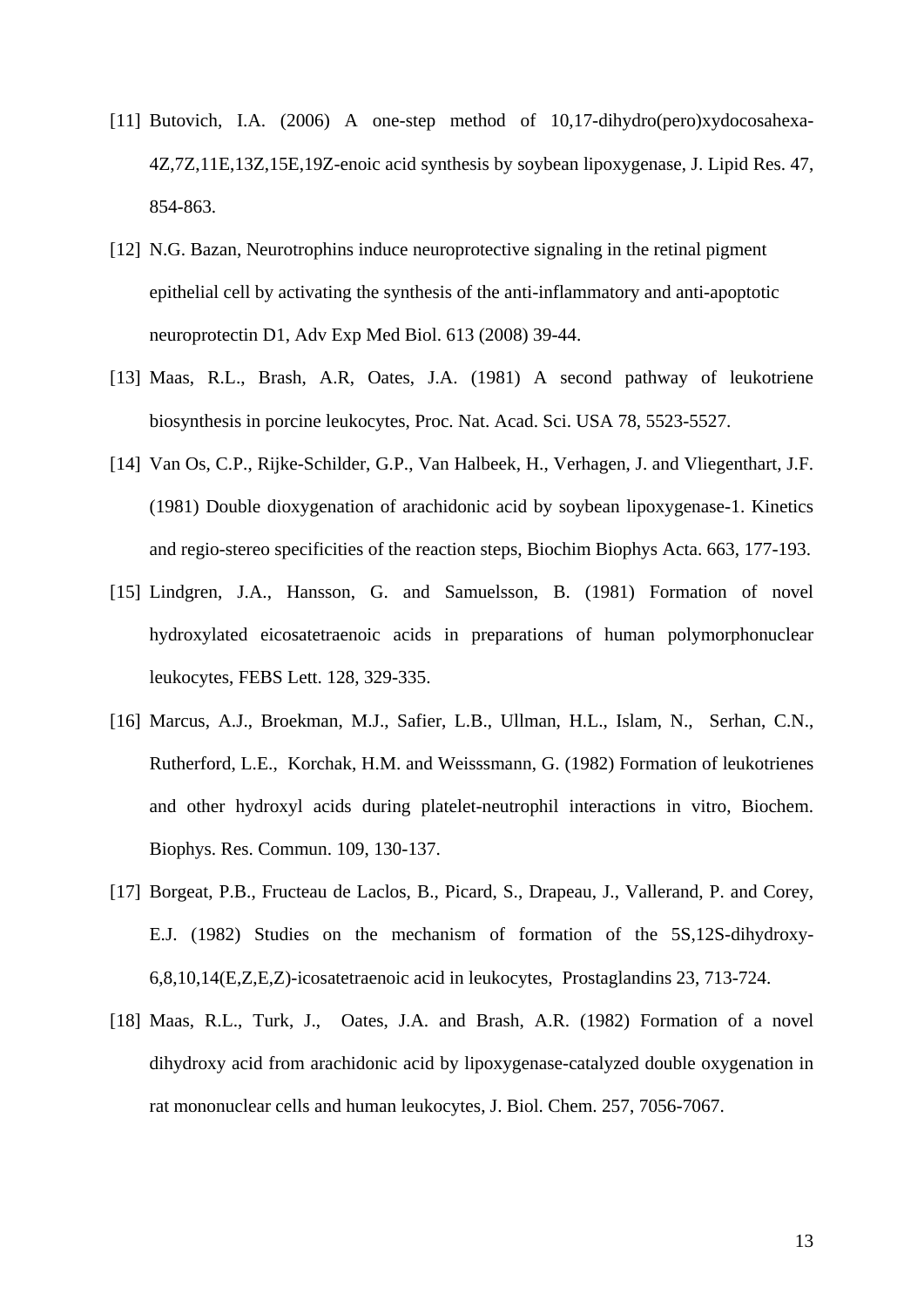- [19] Ronald, C., Crouch, C., Spitzer, T. D. and Martin, G.E. (1992) Strategies of the phase editing of relayed responses in 2D HMQC-TOCSY spectra Mag. Res. Chem. 30, 71-73.
- [20] Hammarstroem, A., Otting, G. (1994) Improved Spectral Resolution in 1H NMR Spectroscopy by Homonuclear Semiselective Shaped Pulse Decoupling during Acquisition, J. Am. Chem.Soc. 116, 8847-8848.
- [21] Vatele J.M., Fenet, B. and Eynard, T. (1998) Complete 13C assignments and structural elucidation of n-3 polyunsaturated fatty acids by the use of a new 2D NMR technique: SAPHIR-HSQC, Chem. Phys. Lipids. 94, 239-250.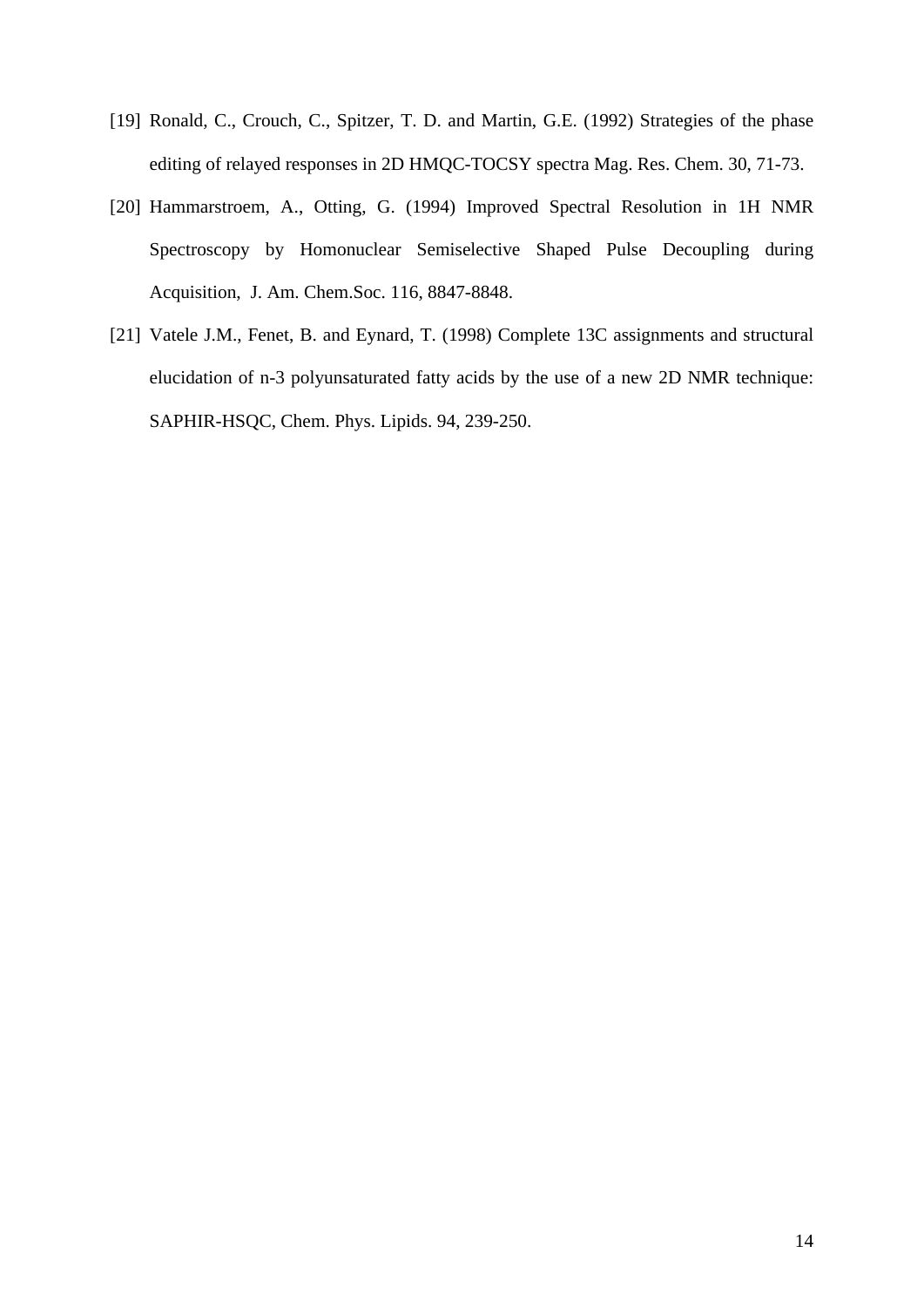#### **Figure legends:**

**Fig. 1.** Typical RP-HPLC profile of DHA derivatives. DHA was incubated with sLOX and lipid extract was analyzed by reverse phase HPLC: (a) Monohydroxylated fatty acids ( $\lambda = 235$  nm); (b) dihydroxylated fatty acids ( $\lambda = 270$  nm).

**Fig. 2.** Mass-spectrum of the Me-TMS derivative of the hydrogenated PDX synthesized from DHA by sLOX under normal (A) or  ${}^{18}O_2$  (B) atmosphere.

**Fig. 3.** Typical RP-HPLC profile of dihydroxylated fatty acids issued from 8(S)- and 8(R)-diHETE, and from 17-HDoHE stereoisomers (R and S): (A) The upper tracing shows 8(S),15(S)-diHETE and 8(R),15(S)-diHETE synthesized from 8(S)- and 8(R) diHETE treated by sLOX; (B) Typical RP-HPLC profile of 10(S),17(S)-diHDoHE and 10(R),17(S)-diHDoHE synthesized from 10(±)-HDoHE; (C) Typical RP-HPLC profile of 10(S),17(S)-diHDoHE and 10(R),17(S)-diHDoHE plus PDX synthesized from DHA.

**Fig. 4.** Analysis of PDX by UPLC-MS/MS using an ion mobility interface: (A) full LC-MS/MS spectra of Isomer 1 and PDX; (B) Mass extracted mobilograms of Isomer 1 and PDX from full scan MS/MS.

**Fig. 5.** Sequential attribution of PDX with IPAP hsqc-tocsy.The figure is the overlay of two matrices: the sum of in-phase IP hsqc-tocsy and anti-phase AP hsqc-tocsy experiment, and the difference of the two matrices. Empty regions are cut to increase the resolution drawing. Ns=16, time domain td2=2048 td1=2048, processing domain si2=2048, si1=2048 with linear prediction.

15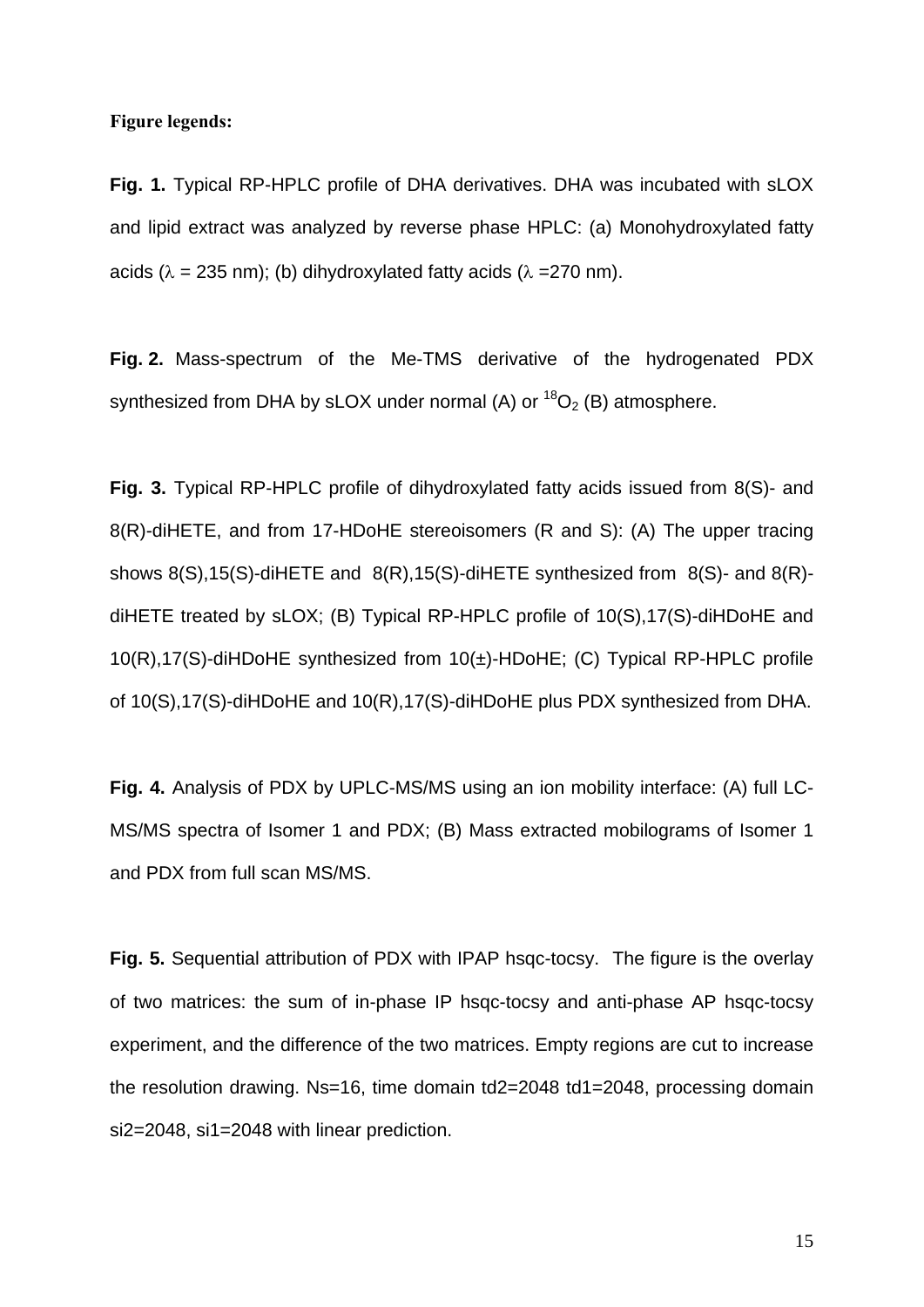**Fig. 6.** NMR techniques applied to PDX to achieve the double bond configuration: (A) Zooming of H11 and H16 signals: bottom: normal proton spectrum; top: with simultaneously homodecoupling of H13-H14 and H10-H17. The simultaneous two sites decoupling driven by frequency modulation of homodecoupling signal (standard Bruker sequence zghc) were the shape pulse used in the decoupling sequence, tuned to irradiate the wanted frequencies. (B) SAPHIR-HSQC method for measuring J coupling constant in the AB spin system H13-14. HSQC without carbon decoupling was used during acquisition and simultaneous homodecoupling of H12-H15 and H11-H16. The measured coupling constant was  $J_{13,14}=11$ Hz; (C) Comparison between the simulated spectrum (upper window) and the experimental spectrum (lower window). The spectrum of the central part of the molecule containing the triene motif with the two hydroxyl groups was simulated with the BRUKER DAISY spin simulator (upper window) and compared to the acquired spectrum (lower window). Non informative region was hidden with the cutting tool of MestReNova processing software.

**Fig. 7.** Dose-dependent inhibition of platelet aggregation by PDX. Human isolated blood platelet suspensions were incubated with different concentrations of PDX (0.3 to 10 µM). Aggregation was triggered by collagen and monitored for 4 min.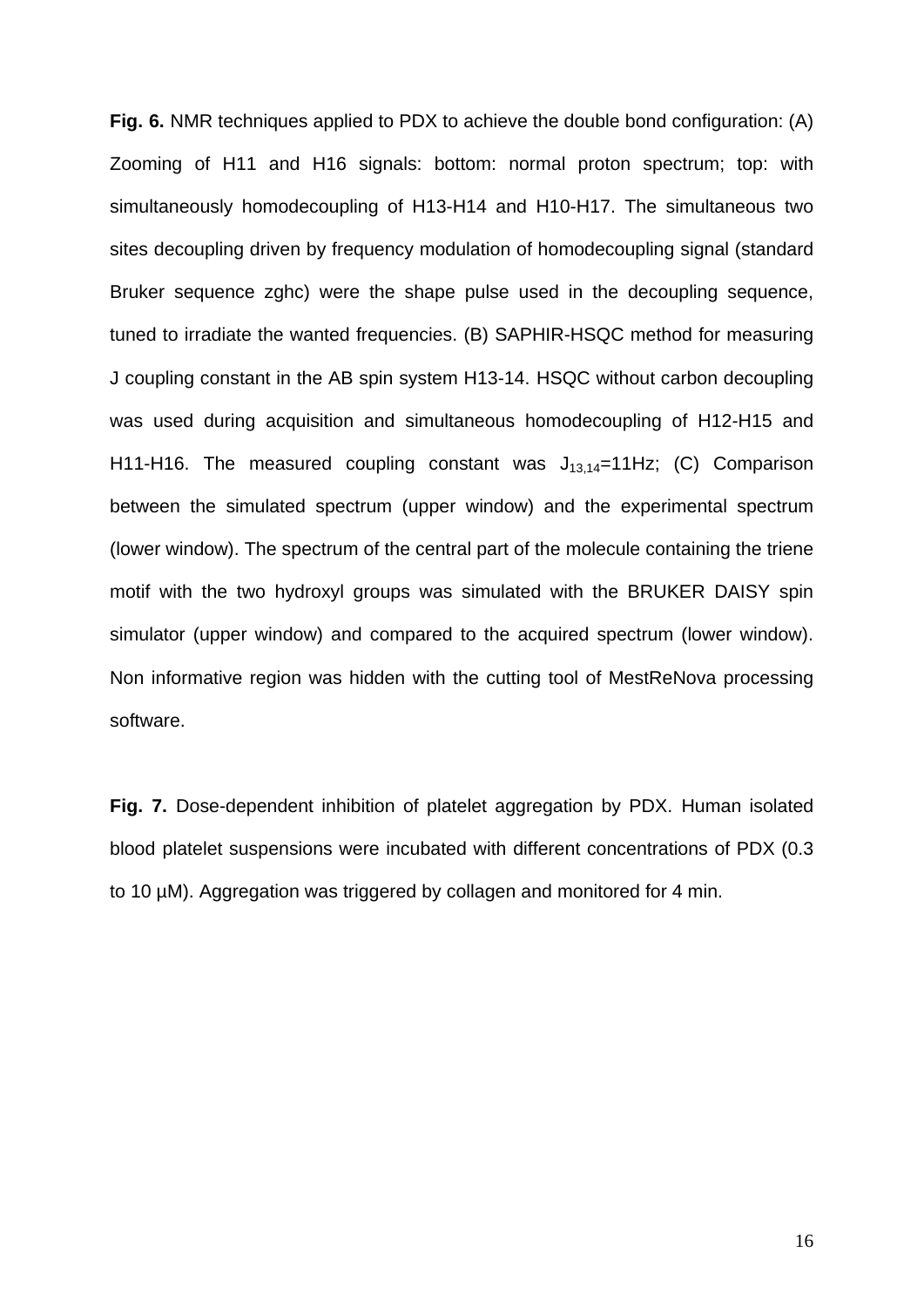|                | proton         |                                 | Carbon  |
|----------------|----------------|---------------------------------|---------|
| Atom<br>number | $\delta$ , ppm | <b>Coupling constant Hz</b>     | ppm     |
| $\mathbf{1}$   |                |                                 | N.D.    |
| $\overline{c}$ | 2.347          | m                               | 34.298  |
| 3              | 2.39           | m                               | 23.022  |
| $\overline{4}$ | 5.406          | m                               | 128.300 |
| 5              | 5.409          | m                               | 129.047 |
| 6              | 2.822          | t, $J(6,5)=J(6,7)=5.35$         | 25.704  |
| $\overline{7}$ | 5.467          | m                               | 130.009 |
| 8              | 5.461          | m                               | 125.516 |
| 9              | 2.4            | m, $J(9,10)=6.5$                | 35.350  |
| 10             | 4.198          | $J(10,11)=6.3$ , $J(10,12)=1.3$ | 72.043  |
| 11             | 5.757          | $J(11,12)=15$                   | 137.127 |
| 12             | 6.747          | $J(12,13)=11$ , $J(12,14)=0.8$  | 125.476 |
| 13             | 5.991          | $J(13,14)=11$ , $J(13,15)=0.8$  | 128.966 |
| 14             | 5.995          | $J(14,15)=11$                   | 128.985 |
| 15             | 6.741          | $J(15,16)=15$ , $J(15,17)=1.3$  | 125.476 |
| 16             | 5.744          | $J(16,17)=6.3$                  | 137.066 |
| 17             | 4.174          | $J(17,18)=6.5$                  | 72.142  |
| 18             | 2.320          | m                               | 35.210  |
| 19             | 5.387          | m                               | 124.446 |
| 20             | 5.493          | m                               | 133.674 |
| 21             | 1.2            | $J(21,22)=7.05$                 | 20.667  |
| 22             | 0.983          | 7.5                             | 13.518  |

**Table 1: <sup>1</sup> H and 13C measured chemical shifts and proton coupling constants of PDX in CD3OD at 25°C. For AB spin systems, the values were refined by spectral simulation.**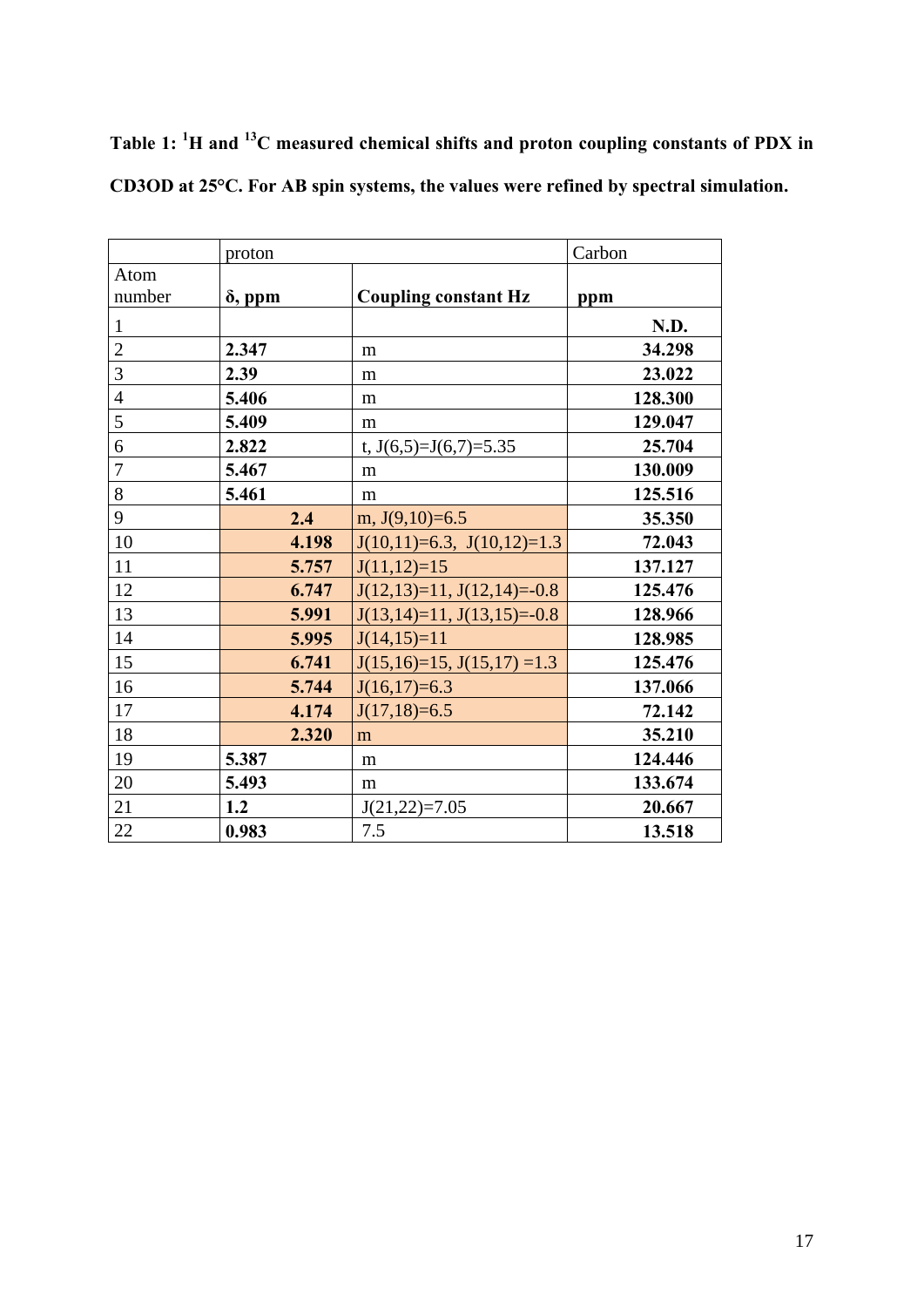

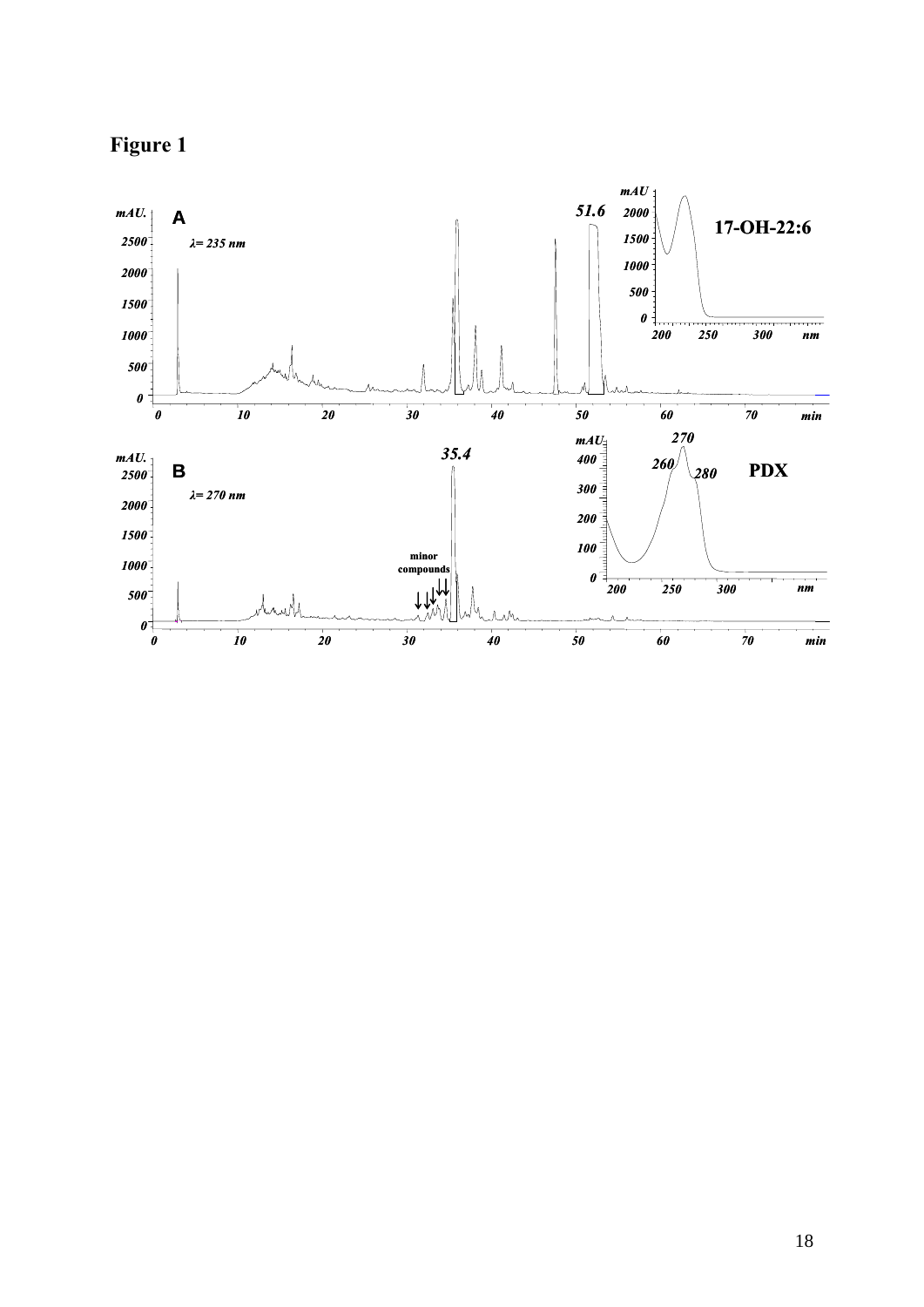



**B**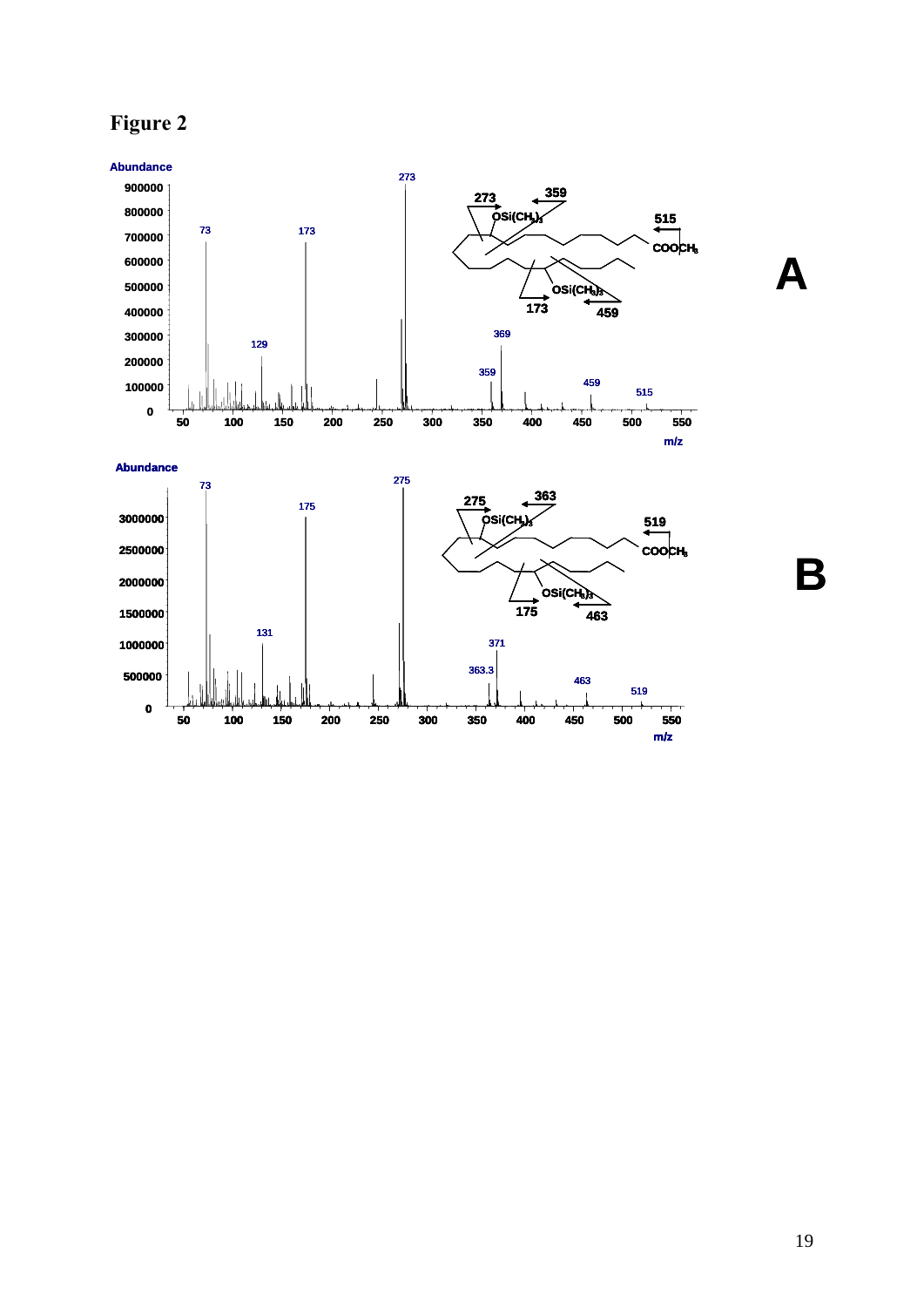**Figure 3:** 



**B**

**A**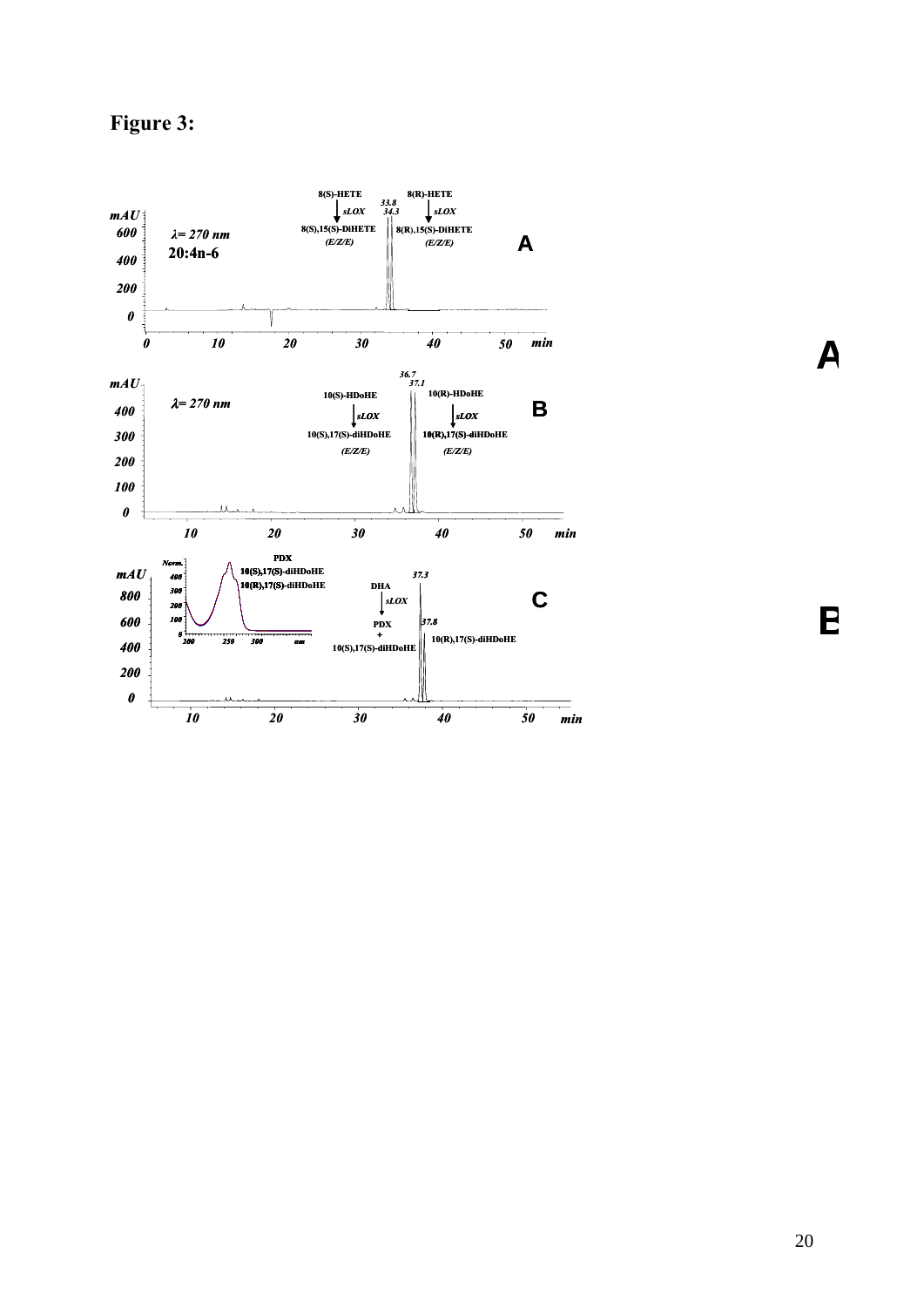

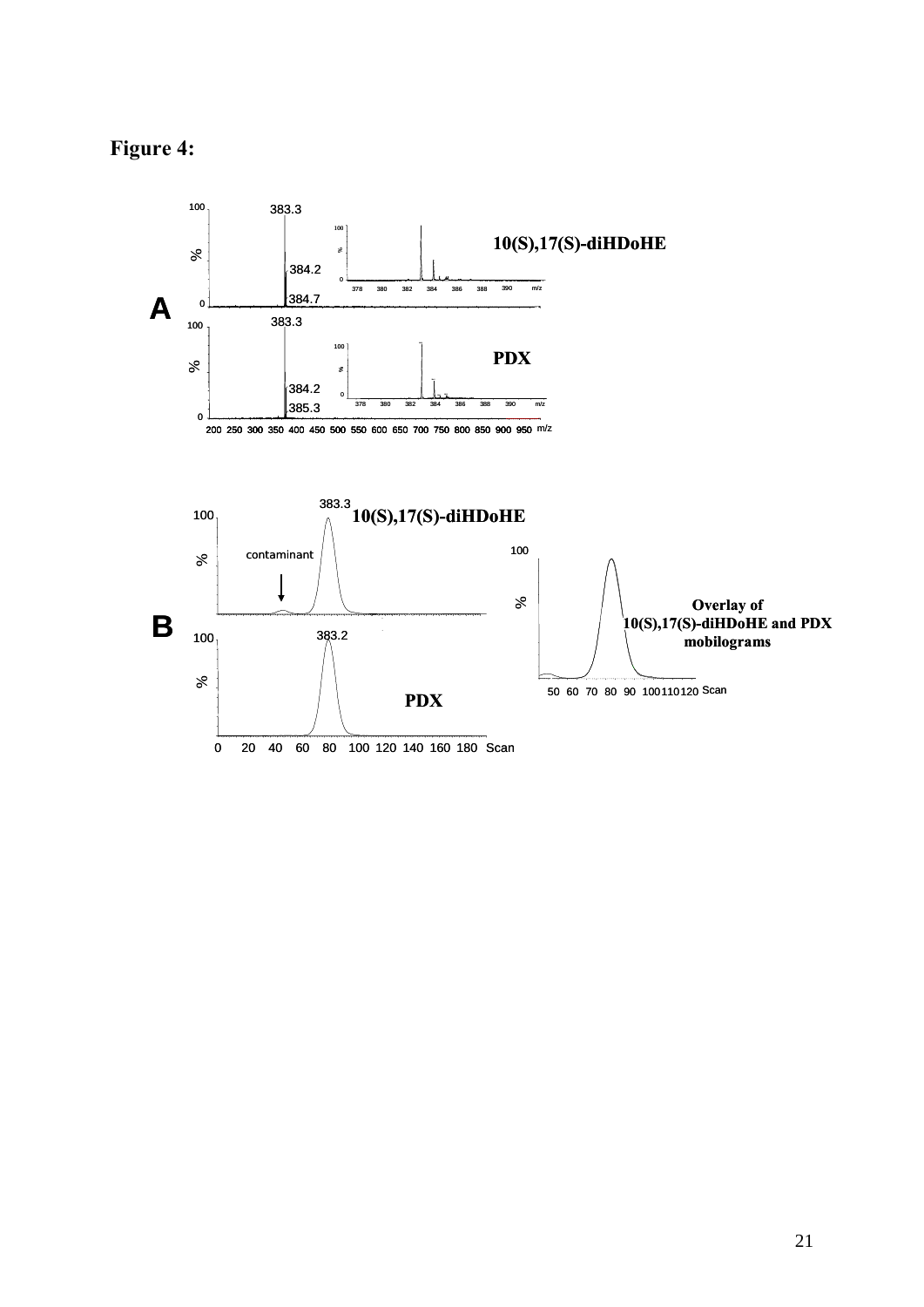**Figure 5:**